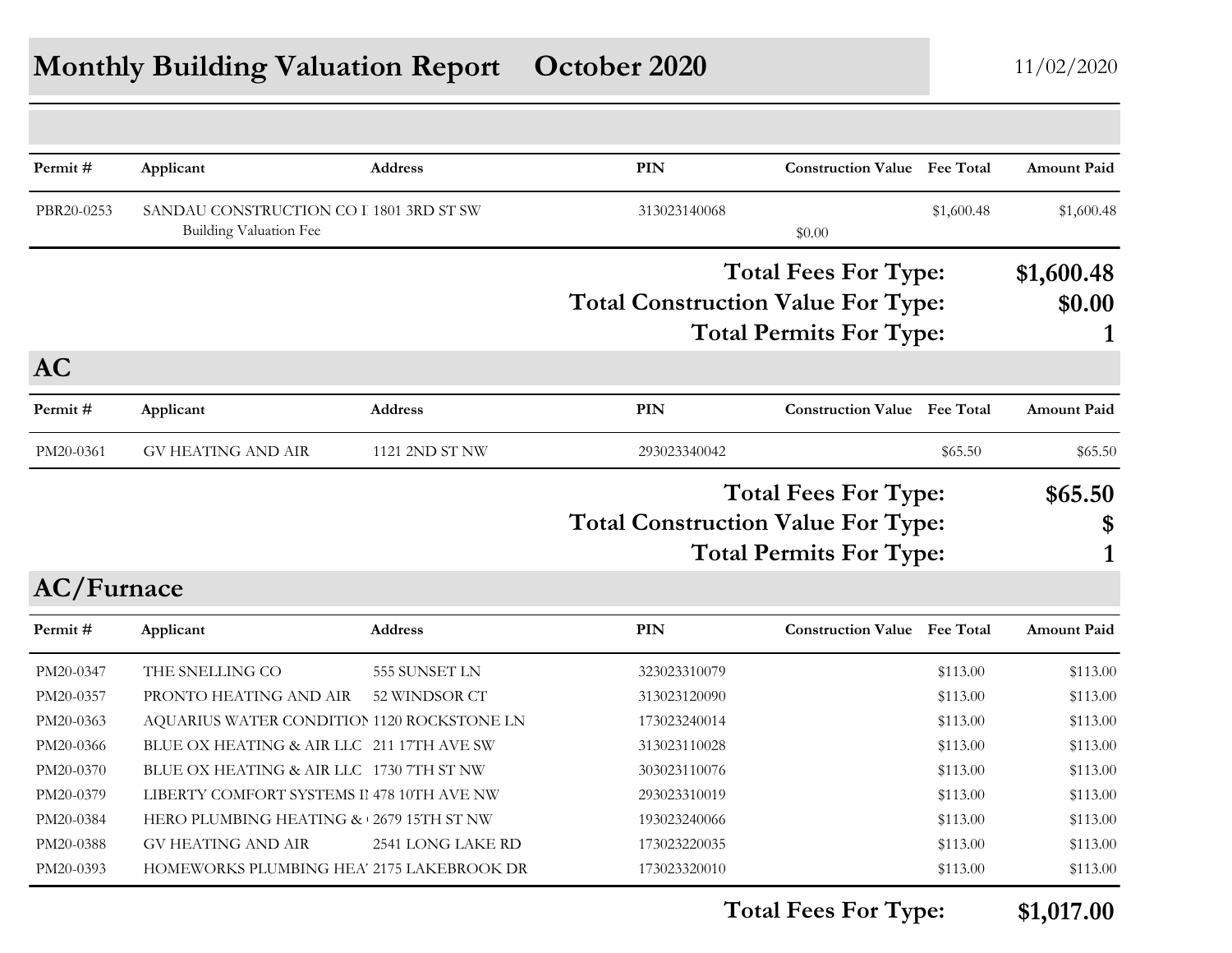#### **ADDITION**

| Permit #   | Applicant                                           | <b>Address</b>   | PIN          | <b>Construction Value</b> Fee Total |            | <b>Amount Paid</b> |
|------------|-----------------------------------------------------|------------------|--------------|-------------------------------------|------------|--------------------|
| PBR20-0214 | <b>GABRIELA S WINKELS</b><br>Building Valuation Fee | 900 REDWOOD LN   | 303023210020 | \$5,000.00                          | \$232.50   | \$232.50           |
| PBR20-0242 | CHERYL M ISIMINGER<br>Building Valuation Fee        | 1615 14TH AVE NW | 203023220047 | \$70,000.00                         | \$1,513.75 | \$1,513.75         |

**Total Construction Value For Type: \$75,000.00 Total Fees For Type: \$1,746.25 Total Permits For Type: 2**

#### **BASEMENT FINISH**

| Permit #       | Applicant                                                       | <b>Address</b>        | PIN                                       | <b>Construction Value</b>                                     | <b>Fee Total</b> | <b>Amount Paid</b>              |
|----------------|-----------------------------------------------------------------|-----------------------|-------------------------------------------|---------------------------------------------------------------|------------------|---------------------------------|
| PBR20-0195     | MATTHEW J HILL<br><b>Building Valuation Fee</b>                 | 570 14TH ST NW        | 203023130039                              | \$1,500.00                                                    | \$121.25         | \$121.25                        |
| PBR20-0212     | PRINCEWORKS, LLC<br>Building Valuation Fee                      | <b>139 2ND AVE SE</b> | 333023220050                              | \$35,000.00                                                   | \$954.00         | \$954.00                        |
| PBR20-0217     | DECK AND BASEMENT COMPA 650 DEVINE DR<br>Building Valuation Fee |                       | 203023130013                              | \$60,000.00                                                   | \$1,381.25       | \$1,381.25                      |
| PBR20-0249     | Jason A Zillmer<br><b>Building Valuation Fee</b>                | 1359 NORTHWEST PKWY   | 203023410033                              | \$78,000.00                                                   | \$1,619.75       | \$1,619.75                      |
|                |                                                                 |                       | <b>Total Construction Value For Type:</b> | <b>Total Fees For Type:</b><br><b>Total Permits For Type:</b> |                  | \$4,076.25<br>\$174,500.00<br>4 |
| <b>CHIMNEY</b> |                                                                 |                       |                                           |                                                               |                  |                                 |
| Permit#        | Applicant                                                       | Address               | PIN                                       | <b>Construction Value</b>                                     | <b>Fee Total</b> | <b>Amount Paid</b>              |
| PB20-0417      | JACK PIXLEY SWEEPS<br>Building Valuation Fee                    | 1187 PIKE LAKE CIR    | 203023330013                              | \$8,342.49                                                    | \$223.34         | \$223.34                        |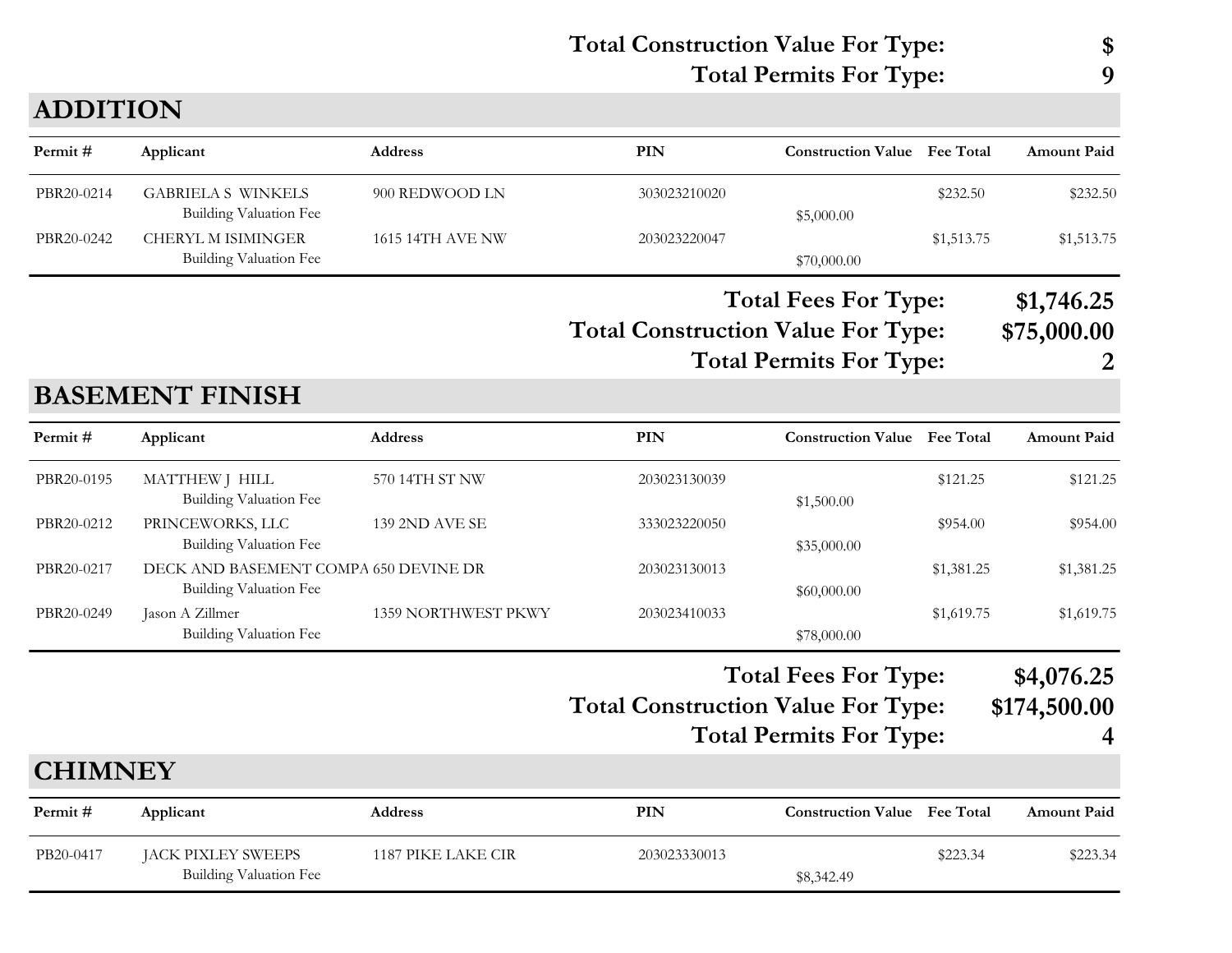# **Total Fees For Type: \$223.34**

# **Total Construction Value For Type: \$8,342.49**

**Total Permits For Type: 1**

#### **COMMERCIAL**

| Permit#     | Applicant                                  | Address              | <b>PIN</b>                                | <b>Construction Value</b> Fee Total | <b>Amount Paid</b> |
|-------------|--------------------------------------------|----------------------|-------------------------------------------|-------------------------------------|--------------------|
| PF20-0045   | INTERNATIONAL FIRE PROTE(151 5TH AVE NW    |                      | 293023440046                              | \$52.10                             | \$52.10            |
| PE20-0387   | SPARK ELECTRIC                             | 2023 28TH AVE NW     | 183023310058                              | \$68.00                             | \$68.00            |
| PF20-0067   | BELL LUMBER AND POLE CO                    | 778 1ST ST NW        | 293023430010                              | \$106.50                            | \$106.50           |
| PE20-0408   | BEN FRANKLIN ELECTRIC                      | 2483 15TH ST NW      | 193023130164                              | \$100.50                            | \$100.50           |
| PE20-0418   | APANDA TECHNALOGIES                        | 991 9TH AVE NW       | 293023210121                              | \$107.68                            | \$107.68           |
| PE20-0423   | STINSON ELECTRIC INC                       | 835 2ND AVE NW       | 293023110114                              | \$208.60                            | \$208.60           |
| PE20-0424   | STINSON ELECTRIC INC                       | 309 OLD HIGHWAY 8 NW | 293023420035                              | \$112.28                            | \$112.28           |
| PE20-0443   | WALLRAFF ELECTRIC CO                       | 475 OLD HIGHWAY 8 NW | 293023420004                              | \$414.68                            | \$414.68           |
| PE20-0455   | STINSON ELECTRIC INC                       | 510 COUNTY ROAD D W  | 323023430011                              | \$114.89                            | \$114.89           |
| PE20-0460   | <b>COLLINS ELECTRIC</b>                    | 388 CLEVELAND AVE SW | 323023140016                              | \$67.15                             | \$67.15            |
| PE20-0469   | ELECTRIC FIRE AND SECURITY 1219 10TH ST NW |                      | 293023220001                              | \$253.50                            | \$253.50           |
|             |                                            |                      | <b>Total Construction Value For Type:</b> | <b>Total Fees For Type:</b>         | \$1,605.88<br>\$   |
|             |                                            |                      |                                           | <b>Total Permits For Type:</b>      | 11                 |
|             | <b>COMMERCIAL MECHANICAL</b>               |                      |                                           |                                     |                    |
| Permit#     | Applicant                                  | <b>Address</b>       | PIN                                       | <b>Construction Value</b> Fee Total | <b>Amount Paid</b> |
| PM20-0408   | HORWITZ, INC.                              | 700 5TH ST NW        | 293023130224                              | \$863.61                            | \$863.61           |
|             |                                            |                      |                                           | <b>Total Fees For Type:</b>         | \$863.61           |
|             |                                            |                      | <b>Total Construction Value For Type:</b> |                                     | \$                 |
|             |                                            |                      |                                           | <b>Total Permits For Type:</b>      |                    |
|             |                                            |                      |                                           |                                     |                    |
| <b>DECK</b> |                                            |                      |                                           |                                     |                    |
| Permit#     | Applicant                                  | <b>Address</b>       | PIN                                       | <b>Construction Value</b> Fee Total | <b>Amount Paid</b> |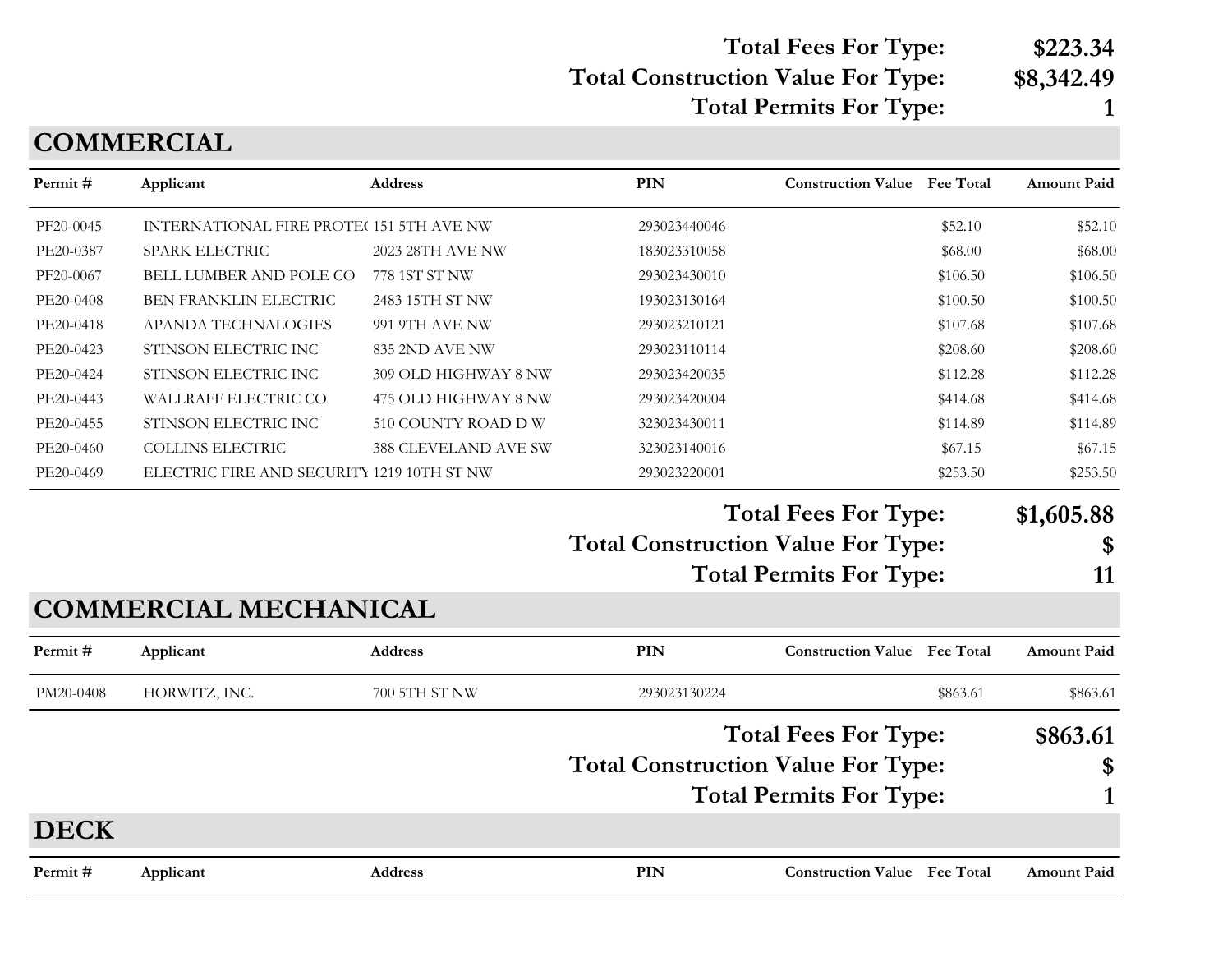| PSA20-0084        | <b>CITY OF NEW BRIGHTON</b>                                              | SA REVIEWS 2020       | 9999999999999                             |                                                               | \$0.00   | \$0.00                         |
|-------------------|--------------------------------------------------------------------------|-----------------------|-------------------------------------------|---------------------------------------------------------------|----------|--------------------------------|
| PBR20-0223        | A PLUS HOME SERVICES<br><b>Building Valuation Fee</b>                    | 2049 GREENVIEW DR     | 183023430022                              | \$10,000.00                                                   | \$370.00 | \$370.00                       |
| PBR20-0226        | NORWAY BUILDERS INC<br><b>Building Valuation Fee</b>                     | 1675 ROXANNA LN       | 193023220016                              | \$35,306.00                                                   | \$968.56 | \$968.56                       |
| PBR20-0243        | RONALD R HACKLER<br><b>Building Valuation Fee</b>                        | 1147 PIKE LAKE CIR    | 203023330010                              | \$8,000.00                                                    | \$315.00 | \$315.00                       |
|                   |                                                                          |                       | <b>Total Construction Value For Type:</b> | <b>Total Fees For Type:</b><br><b>Total Permits For Type:</b> |          | \$1,653.56<br>\$53,306.00<br>4 |
| <b>EGRESS</b>     |                                                                          |                       |                                           |                                                               |          |                                |
| Permit#           | Applicant                                                                | Address               | <b>PIN</b>                                | <b>Construction Value Fee Total</b>                           |          | <b>Amount Paid</b>             |
| PBR20-0101        | NATHAN O PETERSON<br><b>Building Valuation Fee</b>                       | 609 2ND AVE NW        | 293023140008                              | \$2,100.00                                                    | \$152.75 | \$152.75                       |
| PBR20-0215        | <b>BRUCE D KNIGHT</b><br><b>Building Valuation Fee</b>                   | <b>50 32ND AVE NW</b> | 303023330009                              | \$500.00                                                      | \$63.75  | \$63.75                        |
| PBR20-0234        | AFFORDABLE EGRESS WINDO' 575 2ND AVE NW<br><b>Building Valuation Fee</b> |                       | 293023140122                              | \$2,775.00                                                    | \$171.32 | \$171.32                       |
|                   |                                                                          |                       | <b>Total Construction Value For Type:</b> | <b>Total Fees For Type:</b><br><b>Total Permits For Type:</b> |          | \$387.82<br>\$5,375.00<br>3    |
| <b>Fire Alarm</b> |                                                                          |                       |                                           |                                                               |          |                                |
| Permit#           | Applicant                                                                | Address               | PIN                                       | <b>Construction Value</b> Fee Total                           |          | <b>Amount Paid</b>             |
| PF20-0069         | NARDINI FIRE EQUIPMENT CC 1565 1ST AVE NW                                |                       | 213023230011                              |                                                               | \$180.68 | \$180.68                       |
|                   |                                                                          |                       |                                           | <b>Total Fees For Type:</b>                                   |          | \$180.68                       |
|                   |                                                                          |                       | <b>Total Construction Value For Type:</b> |                                                               |          | \$                             |
|                   |                                                                          |                       |                                           | <b>Total Permits For Type:</b>                                |          | 1                              |
|                   | <b>FOUNDATION</b>                                                        |                       |                                           |                                                               |          |                                |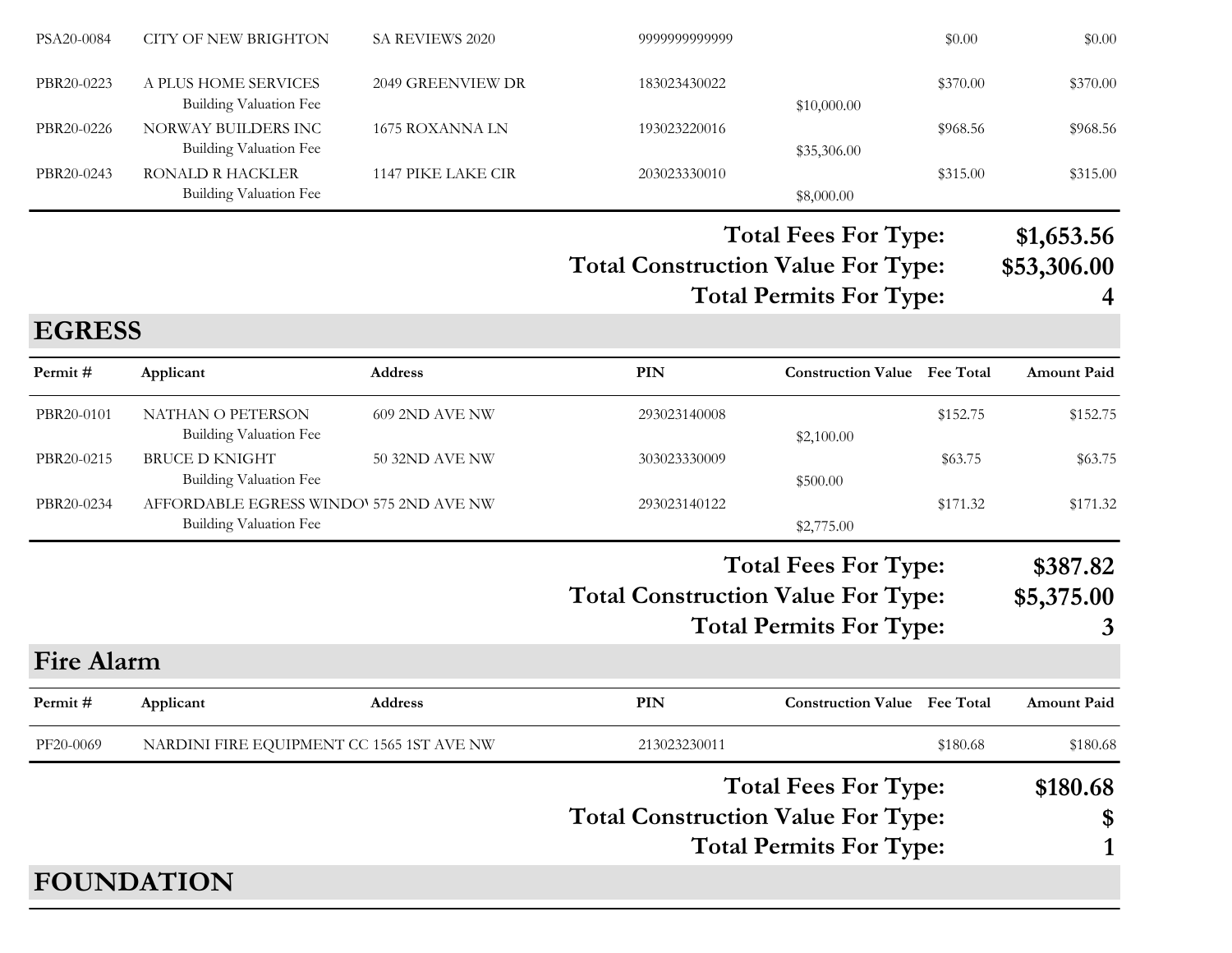| Permit#    | Applicant                                                            | <b>Address</b>          | <b>PIN</b>                                | <b>Construction Value Fee Total</b> |          | <b>Amount Paid</b> |
|------------|----------------------------------------------------------------------|-------------------------|-------------------------------------------|-------------------------------------|----------|--------------------|
| PBR20-0239 | JESSE TREBIL FOUNDATION SY 624 20TH AVE NW<br>Building Valuation Fee |                         | 303023140041                              | \$24,000.00                         | \$755.00 | \$755.00           |
| PBR20-0240 | JESSE TREBIL FOUNDATION SY 606 9TH AVE NW                            |                         | 293023240026                              |                                     | \$191.25 | \$191.25           |
|            | Building Valuation Fee                                               |                         |                                           | \$3,500.00                          |          |                    |
|            |                                                                      |                         |                                           | <b>Total Fees For Type:</b>         |          | \$946.25           |
|            |                                                                      |                         | <b>Total Construction Value For Type:</b> |                                     |          | \$27,500.00        |
|            |                                                                      |                         |                                           | <b>Total Permits For Type:</b>      |          |                    |
| Furnace    |                                                                      |                         |                                           |                                     |          |                    |
| Permit#    | Applicant                                                            | <b>Address</b>          | <b>PIN</b>                                | <b>Construction Value Fee Total</b> |          | <b>Amount Paid</b> |
| PM19-0459  | THE SNELLING CO                                                      | <b>1656 18TH AVE NW</b> | 193023110073                              |                                     | \$65.50  | \$65.50            |
| PM20-0358  | <b>BRANDON MAI</b>                                                   | 1454 18TH AVE NW        | 193023140082                              |                                     | \$65.50  | \$65.50            |
| PM20-0359  | HERO PLUMBING HEATING & 1135 CHELSEA CT                              |                         | 203023340099                              |                                     | \$65.50  | \$65.50            |
| PM20-0360  | G & H HEATING                                                        | 1321 26TH AVE NW        | 193023310081                              |                                     | \$65.50  | \$65.50            |
| PM20-0364  | NORTHERN HEATING & AC                                                | 2129 13TH ST NW         | 193023420010                              |                                     | \$65.50  | \$65.50            |
| PM20-0365  | THE SNELLING CO                                                      | 157 WINDSOR LN          | 313023120024                              |                                     | \$65.50  | \$65.50            |
| PM20-0367  | PROFESSIONAL MECHANICAL : 1551 COUNTY ROAD H W                       |                         | 173023220025                              |                                     | \$65.50  | \$65.50            |
| PM20-0372  | KRINKIE HEATING & AIR                                                | 2049 16TH ST NW         | 193023130019                              |                                     | \$65.50  | \$65.50            |
| PM20-0373  | THE SNELLING CO                                                      | 1673 23RD AVE NW        | 193023120040                              |                                     | \$0.00   | \$0.00             |
| PM20-0374  | PROFESSIONAL MECHANICAL : 2060 LONG LAKE RD                          |                         | 183023410030                              |                                     | \$65.50  | \$65.50            |
| PM20-0376  | K B SERVICE COMPANY                                                  | 514 CLEVELAND AVE SW    | 323023410004                              |                                     | \$65.50  | \$65.50            |
| PM20-0377  | HERO PLUMBING HEATING & 2940 TORCHWOOD DR                            |                         | 303023220001                              |                                     | \$65.50  | \$65.50            |
| PM20-0378  | JAY HAWK MECHANICAL INC 2240 SILVER LN                               |                         | 313023130005                              |                                     | \$327.00 | \$327.00           |
| PM20-0382  | TWIN CITY HEATING AND AIR 1870 20TH AVE NW                           |                         | 183023430037                              |                                     | \$113.00 | \$113.00           |
| PM20-0383  | STANDARD HTG & A/C CO                                                | 2952 16TH ST NW         | 193023220067                              |                                     | \$65.50  | \$65.50            |
| PM20-0385  | HEATING AND COOLING TWO 1720 VALERIE LN                              |                         | 193023220042                              |                                     | \$65.50  | \$65.50            |
| PM20-0386  | <b>GV HEATING AND AIR</b>                                            | 196 WINDSOR LN          | 313023120010                              |                                     | \$65.50  | \$65.50            |
| PM20-0387  | <b>CENTERPOINT ENERGY</b>                                            | 55 WINDSOR CT           | 313023120093                              |                                     | \$65.50  | \$65.50            |
| PM20-0389  | SCHWANTES HEATING AND Al 1857 SUNNYSIDE TER                          |                         | 183023110053                              |                                     | \$65.50  | \$65.50            |
| PM20-0390  | STANDARD HTG $\&$ A/C CO                                             | 1698 PENINSULA DR       | 203023220037                              |                                     | \$65.50  | \$65.50            |
| PM20-0392  | 323 MECHANICAL LLC                                                   | 557 5TH AVE NW          | 293023140147                              |                                     | \$65.50  | \$65.50            |

**Total Fees For Type: \$1,619.00**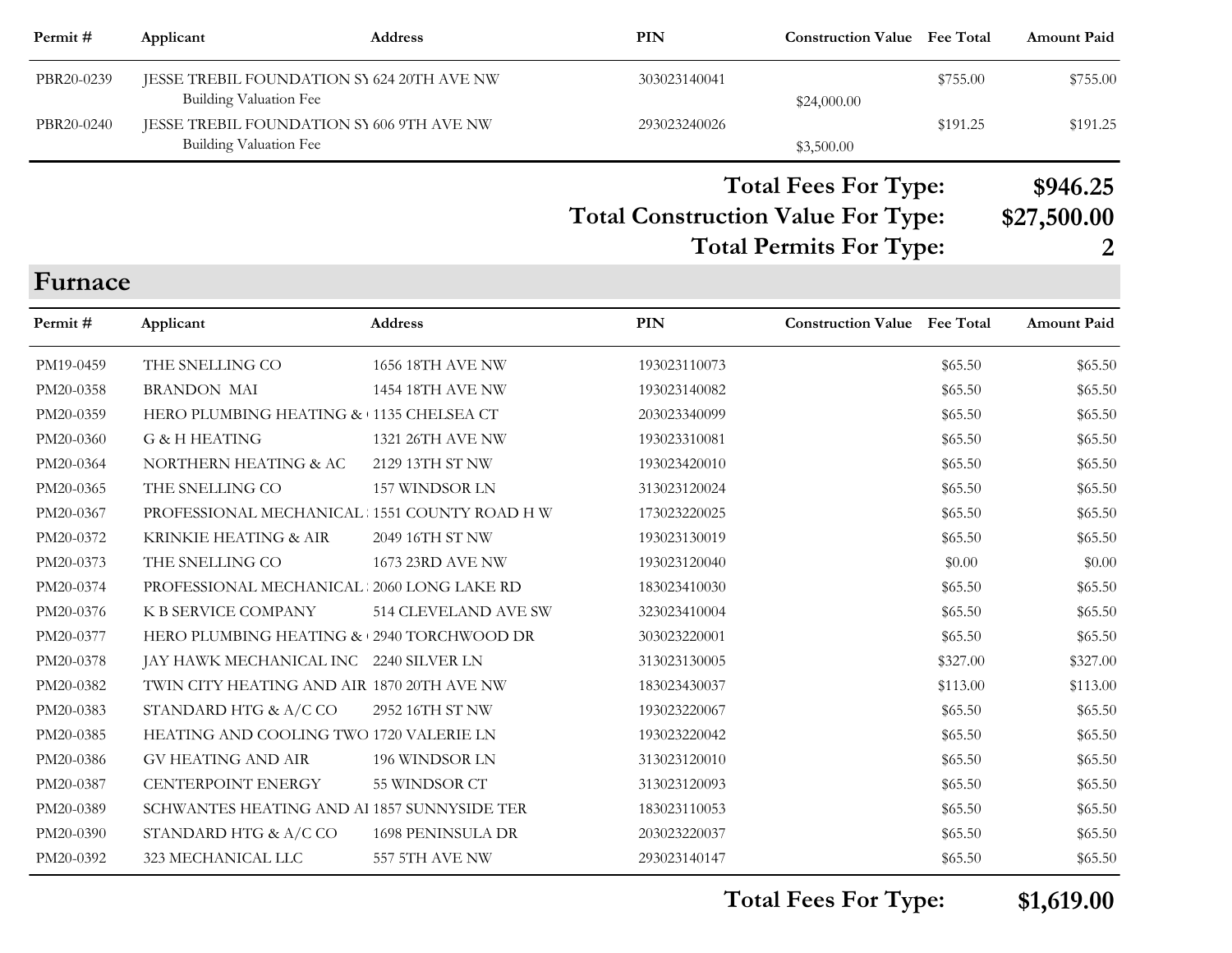| <b>Total Construction Value For Type:</b> | \$ |
|-------------------------------------------|----|
| <b>Total Permits For Type:</b>            | 21 |
|                                           |    |

## **GARAGE - ATTACHED**

| Permit#    | Applicant                                        | <b>Address</b>        | <b>PIN</b>                                | <b>Construction Value</b> Fee Total |          | <b>Amount Paid</b>     |
|------------|--------------------------------------------------|-----------------------|-------------------------------------------|-------------------------------------|----------|------------------------|
| PBR20-0235 | <b>ANDREW J GAILEY</b><br>Building Valuation Fee | <b>10 15TH AVE SW</b> | 323023220007                              | \$3,700.00                          | \$196.75 | \$196.75               |
|            |                                                  |                       | <b>Total Construction Value For Type:</b> | <b>Total Fees For Type:</b>         |          | \$196.75<br>\$3,700.00 |
|            |                                                  |                       |                                           | <b>Total Permits For Type:</b>      |          |                        |
|            | <b>Irrigation Meter</b>                          |                       |                                           |                                     |          |                        |
| Permit#    | Applicant                                        | <b>Address</b>        | PIN                                       | <b>Construction Value</b> Fee Total |          | <b>Amount Paid</b>     |
| PP20-0270  | SEITZ BROS INC                                   | 2287 PALMER DR        | 193023430041                              |                                     | \$75.44  | \$75.44                |
|            |                                                  |                       |                                           | <b>Total Fees For Type:</b>         |          | \$75.44                |
|            |                                                  |                       | <b>Total Construction Value For Type:</b> |                                     |          | \$                     |
|            |                                                  |                       |                                           | <b>Total Permits For Type:</b>      |          |                        |
|            | <b>MECHANICAL</b>                                |                       |                                           |                                     |          |                        |
| Permit#    | Applicant                                        | <b>Address</b>        | <b>PIN</b>                                | <b>Construction Value Fee Total</b> |          | <b>Amount Paid</b>     |
| PM20-0402  | KRINKIE HEATING & AIR                            | 361 WYNDHAM CIR E     | 303023310035                              |                                     | \$65.50  | \$65.50                |
| PM20-0403  | STANDARD HTG & A/C CO                            | 2595 17TH ST NW       | 193023210056                              |                                     | \$113.00 | \$113.00               |
| PM20-0404  | HERO PLUMBING HEATING & 2539 LONGVIEW DR         |                       | 183023120045                              |                                     | \$113.00 | \$113.00               |
| PM20-0405  | THE SNELLING CO                                  | 645 4TH AVE NW        | 293023140047                              |                                     | \$113.00 | \$113.00               |
| PM20-0406  | NORTHERN HEATING & AC                            | 572 11TH AVE NW       | 293023240063                              |                                     | \$113.00 | \$113.00               |
| PM20-0407  | STANDARD HTG & A/C CO                            | 850 EMERALD CT        | 293023220019                              |                                     | \$113.00 | \$113.00               |
| PM20-0409  | BOYS AIRTECH HEATING, COC 2946 13TH TER NW       |                       | 193023320030                              |                                     | \$65.50  | \$65.50                |
|            |                                                  |                       |                                           | <b>Total Fees For Type:</b>         |          | \$696.00               |
|            |                                                  |                       | <b>Total Construction Value For Type:</b> |                                     |          | \$                     |
|            |                                                  |                       |                                           | <b>Total Permits For Type:</b>      |          | 7                      |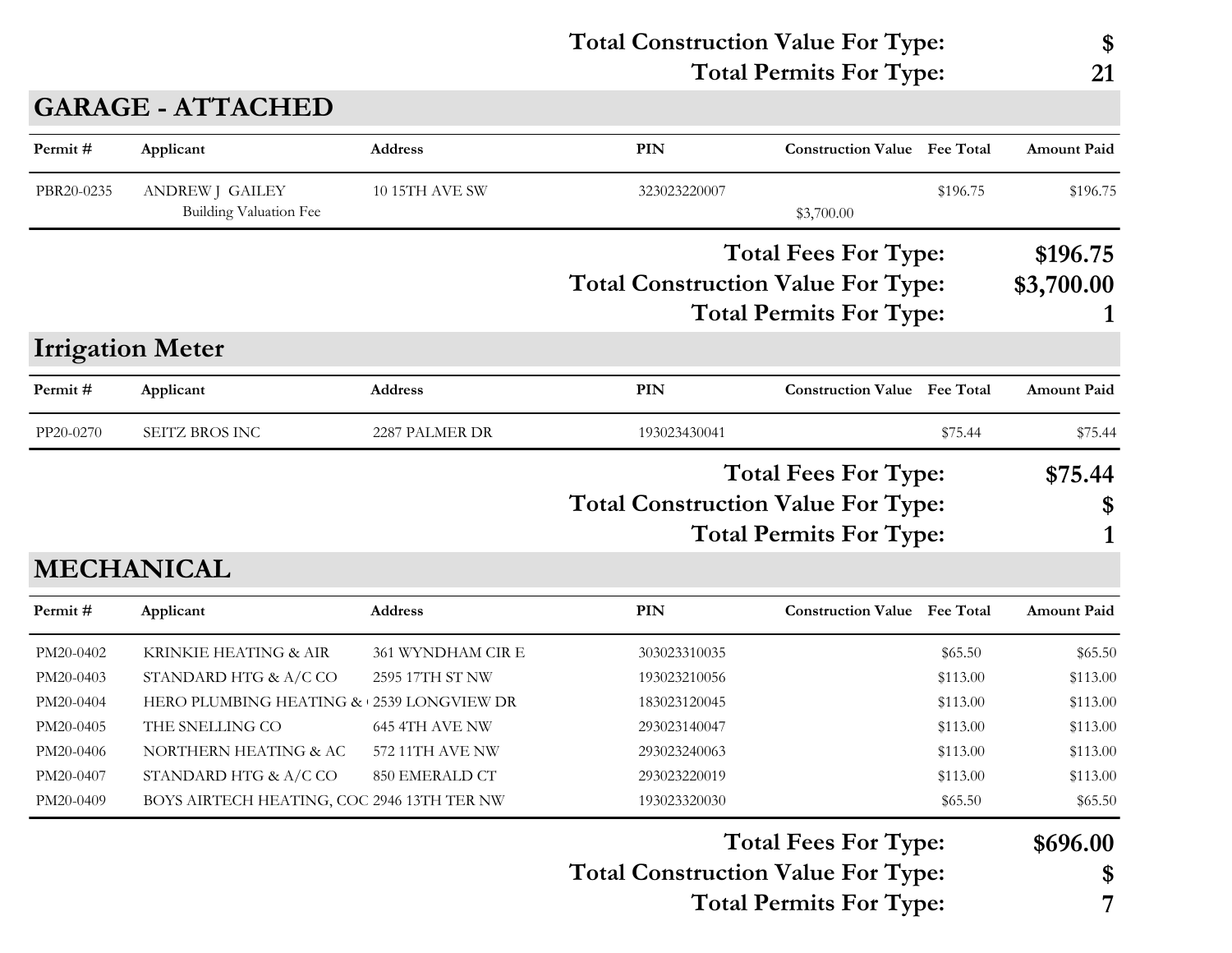## **MISC-BUILDING**

| Permit#              | Applicant                   | <b>Address</b>  | PIN                                       | <b>Construction Value Fee Total</b> |         | Amount Paid                 |
|----------------------|-----------------------------|-----------------|-------------------------------------------|-------------------------------------|---------|-----------------------------|
| PSA20-0082           | <b>CITY OF NEW BRIGHTON</b> | SA REVIEWS 2020 | 9999999999999                             |                                     | \$0.00  | \$0.00                      |
| PSA20-0083           | <b>CITY OF NEW BRIGHTON</b> | SA REVIEWS 2020 | 9999999999999                             |                                     | \$0.00  | \$0.00                      |
| PSA20-0085           | <b>CITY OF NEW BRIGHTON</b> | SA REVIEWS 2020 | 9999999999999                             |                                     | \$0.00  | \$0.00                      |
| PSA20-0086           | <b>CITY OF NEW BRIGHTON</b> | SA REVIEWS 2020 | 9999999999999                             |                                     | \$0.00  | \$0.00                      |
| PSA20-0088           | <b>CITY OF NEW BRIGHTON</b> | SA REVIEWS 2020 | 9999999999999                             |                                     | \$0.00  | \$0.00                      |
| PSA20-0089           | <b>CITY OF NEW BRIGHTON</b> | SA REVIEWS 2020 | 9999999999999                             |                                     | \$0.00  | \$0.00                      |
| PSA20-0090           | CITY OF NEW BRIGHTON        | SA REVIEWS 2020 | 9999999999999                             |                                     | \$0.00  | \$0.00                      |
| PSA20-0091           | <b>CITY OF NEW BRIGHTON</b> | SA REVIEWS 2020 | 9999999999999                             |                                     | \$0.00  | \$0.00                      |
| PSA20-0092           | <b>CITY OF NEW BRIGHTON</b> | SA REVIEWS 2020 | 9999999999999                             |                                     | \$0.00  | \$0.00                      |
| PSA20-0093           | <b>CITY OF NEW BRIGHTON</b> | SA REVIEWS 2020 | 9999999999999                             |                                     | \$0.00  | \$0.00                      |
| PSA20-0094           | <b>CITY OF NEW BRIGHTON</b> | SA REVIEWS 2020 | 9999999999999                             |                                     | \$0.00  | \$0.00                      |
| PSA20-0095           | CITY OF NEW BRIGHTON        | SA REVIEWS 2020 | 9999999999999                             |                                     | \$0.00  | \$0.00                      |
|                      |                             |                 | <b>Total Construction Value For Type:</b> | <b>Total Fees For Type:</b>         |         | \$0.00<br>$\boldsymbol{\$}$ |
|                      |                             |                 |                                           | <b>Total Permits For Type:</b>      |         | 12                          |
| <b>Miscellaneous</b> |                             |                 |                                           |                                     |         |                             |
| Permit#              | Applicant                   | Address         | PIN                                       | <b>Construction Value Fee Total</b> |         | <b>Amount Paid</b>          |
| PP20-0284            | JAYCO PLUMBING INC          | 1545 15TH ST NW | 203023230062                              |                                     | \$70.50 | \$70.50                     |
|                      |                             |                 |                                           |                                     |         |                             |

**Total Fees For Type: \$70.50**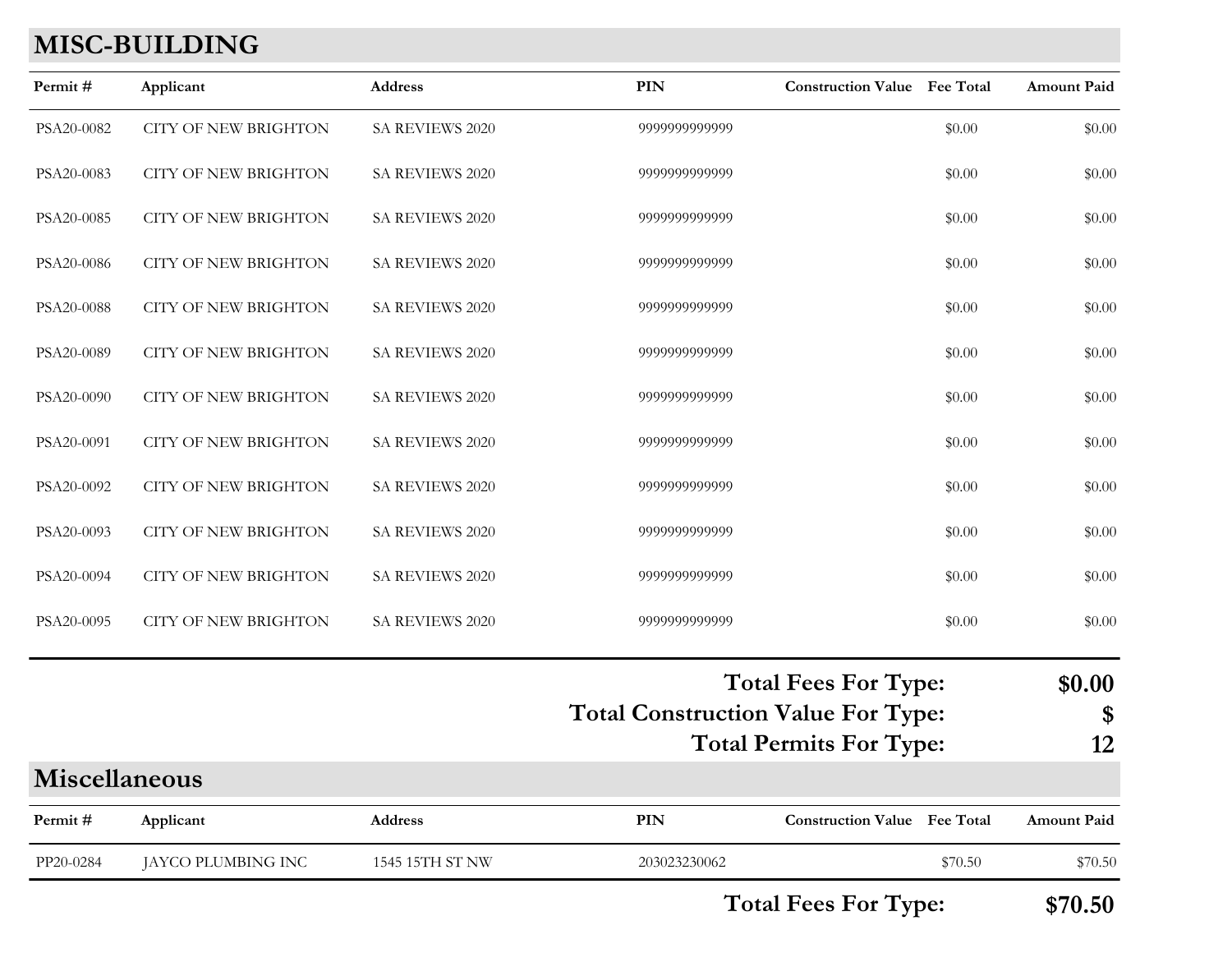#### **Total Construction Value For Type: \$ Total Permits For Type: 1**

#### **MISCELLANEOUS**

| Permit#   | Applicant                                  | <b>Address</b>           | PIN                                       | <b>Construction Value</b> Fee Total |          | <b>Amount Paid</b> |
|-----------|--------------------------------------------|--------------------------|-------------------------------------------|-------------------------------------|----------|--------------------|
| PM20-0336 | METRO SHEET METAL, INC.                    | 475 OLD HIGHWAY 8 NW     | 293023420004                              |                                     | \$113.00 | \$113.00           |
| PM20-0353 | METRO HEATING & COOLING 998 5TH ST SW      |                          | 323023310046                              |                                     | \$113.00 | \$113.00           |
| PM20-0368 | DNA HEATING & COOLING                      | 139 2ND AVE SE           | 333023220050                              |                                     | \$65.50  | \$65.50            |
| PM20-0369 | <b>J DUBS LLC</b>                          | <b>1684 PENINSULA DR</b> | 203023220033                              |                                     | \$65.50  | \$65.50            |
| PM20-0371 | AIR MECHANICAL                             | <b>650 DEVINE DR</b>     | 203023130013                              |                                     | \$65.50  | \$65.50            |
| PM20-0375 | TAYLOR L IWASZKO WAGNER 1745 SUNNYSIDE TER |                          | 183023110049                              |                                     | \$65.50  | \$65.50            |
| PM20-0380 | Paul Evans                                 | 1322 IMPERIAL LN         | 323023320049                              |                                     | \$65.50  | \$65.50            |
| PM20-0381 | NORDQUIST CONSTRUCTION I 1705 LONG LAKE RD |                          | 203023220018                              |                                     | \$65.50  | \$65.50            |
| PM20-0391 | TWIN CITY HEATING AND AIR 521 10TH AVE NW  |                          | 293023240113                              |                                     | \$65.50  | \$65.50            |
| PM20-0394 | <b>CENTRAIRE HEATING</b>                   | 1550 3RD ST NW           | 293023320012                              |                                     | \$65.50  | \$65.50            |
| PM20-0397 | SABRE PLUMBING AND HEATII 621 VILLAGE DR   |                          | 293023130221                              |                                     | \$150.50 | \$150.50           |
| PM20-0398 | SABRE PLUMBING AND HEATII 641 VILLAGE DR   |                          | 293023130216                              |                                     | \$150.50 | \$150.50           |
| PM20-0399 | SABRE PLUMBING AND HEATI 629 VILLAGE DR    |                          | 293023130219                              |                                     | \$150.50 | \$150.50           |
| PM20-0400 | SABRE PLUMBING AND HEATII 625 VILLAGE DR   |                          | 293023130220                              |                                     | \$150.50 | \$150.50           |
| PM20-0401 | SABRE PLUMBING AND HEATII 637 VILLAGE DR   |                          | 293023130217                              |                                     | \$150.50 | \$150.50           |
| PP20-0294 | SEABASS PLUMBING LLC                       | 50 14TH ST NW            | 203023140011                              |                                     | \$218.50 | \$218.50           |
| PP20-0295 | JAY HAWK MECHANICAL INC 2240 SILVER LN     |                          | 313023130005                              |                                     | \$307.50 | \$307.50           |
|           |                                            |                          |                                           | <b>Total Fees For Type:</b>         |          | \$2,028.50         |
|           |                                            |                          | <b>Total Construction Value For Type:</b> |                                     |          | \$                 |
|           |                                            |                          |                                           | <b>Total Permits For Type:</b>      |          | 17                 |
|           | <b>New Construction</b>                    |                          |                                           |                                     |          |                    |
| Permit#   | Applicant                                  | Address                  | PIN                                       | <b>Construction Value Fee Total</b> |          | <b>Amount Paid</b> |
| PM20-0396 | SABRE PLUMBING AND HEATI 633 VILLAGE DR    |                          | 293023130218                              |                                     | \$150.50 | \$150.50           |
|           |                                            |                          |                                           | <b>Total Fees For Type:</b>         |          | \$150.50           |
|           |                                            |                          | <b>Total Construction Value For Type:</b> |                                     |          | \$                 |
|           |                                            |                          |                                           | <b>Total Permits For Type:</b>      |          |                    |
|           |                                            |                          |                                           |                                     |          | 1                  |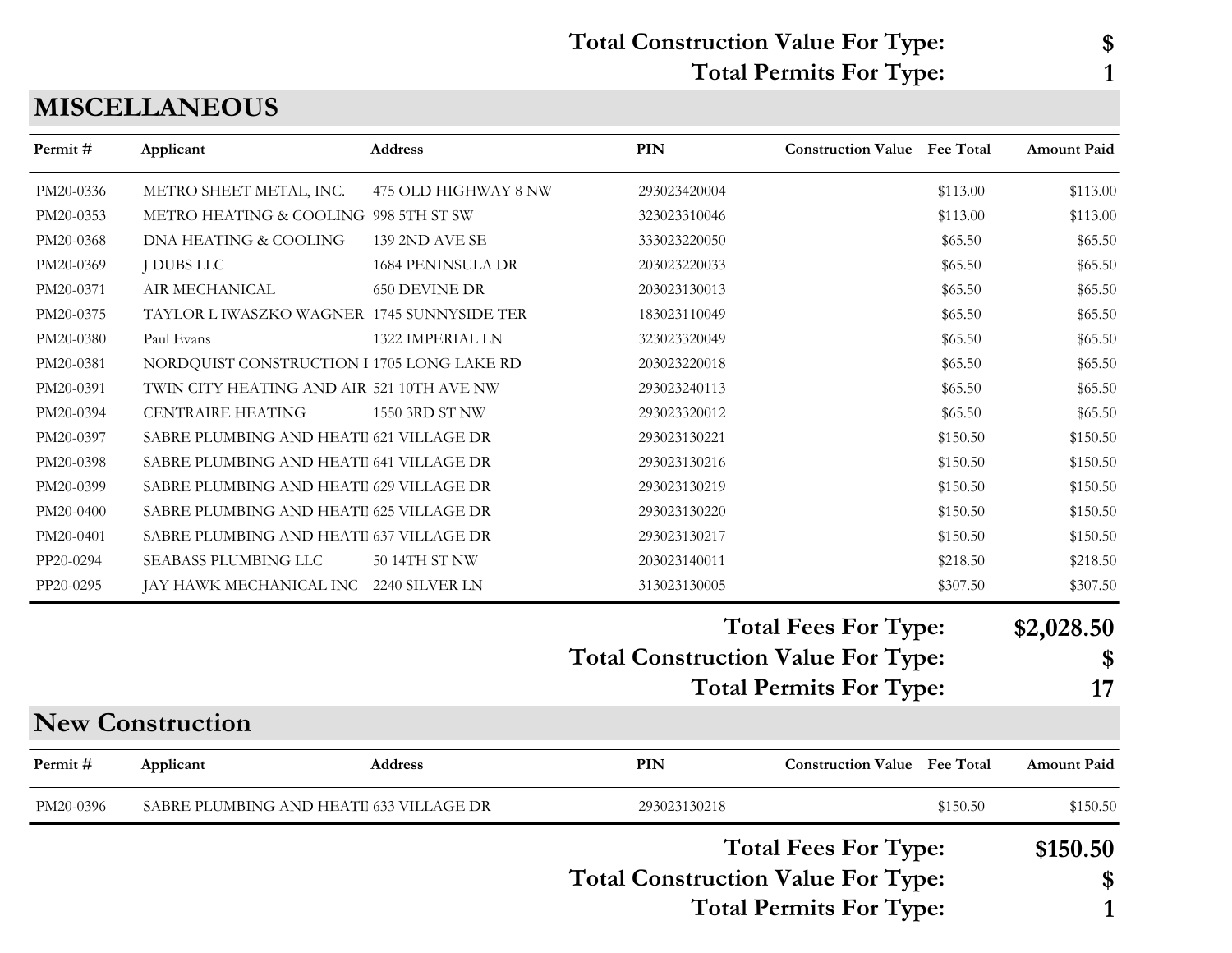#### **NEW RESIDENTIAL CONSTRUCTION**

| Permit #   | Applicant                                                                | <b>Address</b> | PIN          | <b>Construction Value</b> Fee Total |            | <b>Amount Paid</b> |
|------------|--------------------------------------------------------------------------|----------------|--------------|-------------------------------------|------------|--------------------|
| PBR20-0228 | PULTE HOMES OF MINNESOTA 633 VILLAGE DR<br>Building Valuation Fee        |                | 293023130218 | \$182,000.00                        | \$5,793.88 | \$5,793.88         |
| PBR20-0229 | PULTE HOMES OF MINNESOTA 625 VILLAGE DR<br>Building Valuation Fee        |                | 293023130220 | \$182,000.00                        | \$5,793.88 | \$5,793.88         |
| PBR20-0230 | PULTE HOMES OF MINNESOTA 621 VILLAGE DR<br>Building Valuation Fee        |                | 293023130221 | \$182,000.00                        | \$5,793.88 | \$5,793.88         |
| PBR20-0231 | PULTE HOMES OF MINNESOTA 629 VILLAGE DR<br>Building Valuation Fee        |                | 293023130219 | \$182,000.00                        | \$5,793.88 | \$5,793.88         |
| PBR20-0232 | PULTE HOMES OF MINNESOTA 641 VILLAGE DR<br>Building Valuation Fee        |                | 293023130216 | \$182,000.00                        | \$5,793.88 | \$5,793.88         |
| PBR20-0233 | PULTE HOMES OF MINNESOTA 637 VILLAGE DR<br><b>Building Valuation Fee</b> |                | 293023130217 | \$182,000.00                        | \$5,793.88 | \$5,793.88         |

#### **Total Construction Value For Type: \$1,092,000.00 Total Fees For Type: \$34,763.28**

**Total Permits For Type: 6**

**OFP**

| Permit #        | Applicant                                     | <b>Address</b>        | <b>PIN</b>                                | <b>Construction Value</b> Fee Total                           |                  | <b>Amount Paid</b>  |
|-----------------|-----------------------------------------------|-----------------------|-------------------------------------------|---------------------------------------------------------------|------------------|---------------------|
| POFP-0006       | <b>HANNA E DRAKE</b>                          | 1369 LONG LAKE RD     | 203023230066                              |                                                               | \$90.00          | \$90.00             |
| POFP-0009       | Andrew Hurry                                  | <b>561 5TH AVE NW</b> | 293023140129                              |                                                               | \$18.00          | \$18.00             |
| POFP-0010       | VILLAGER BEAUTY SALON INC 222 NEW BRIGHTON RD |                       | 333023230001                              |                                                               | \$55.00          | \$55.00             |
|                 |                                               |                       | <b>Total Construction Value For Type:</b> | <b>Total Fees For Type:</b><br><b>Total Permits For Type:</b> |                  | \$163.00<br>\$<br>3 |
| <b>PLUMBING</b> |                                               |                       |                                           |                                                               |                  |                     |
| Permit#         | Applicant                                     | <b>Address</b>        | <b>PIN</b>                                | <b>Construction Value</b>                                     | <b>Fee Total</b> | <b>Amount Paid</b>  |

| PP20-0291 | FARR PLUMBING AND HEATIN 139 2ND AVE SE   |                 | 333023220050 | \$94.50  | \$94.50  |
|-----------|-------------------------------------------|-----------------|--------------|----------|----------|
| PP20-0292 | POLAR PLUMBING                            | 1922 TIOGA BLVD | 303023410060 | \$70.33  | \$70.33  |
| PP20-0296 | EAGLE RIDGE PLUMBING LLC 1820 SKY HIGH DR |                 | 313023140006 | \$172.00 | \$172.00 |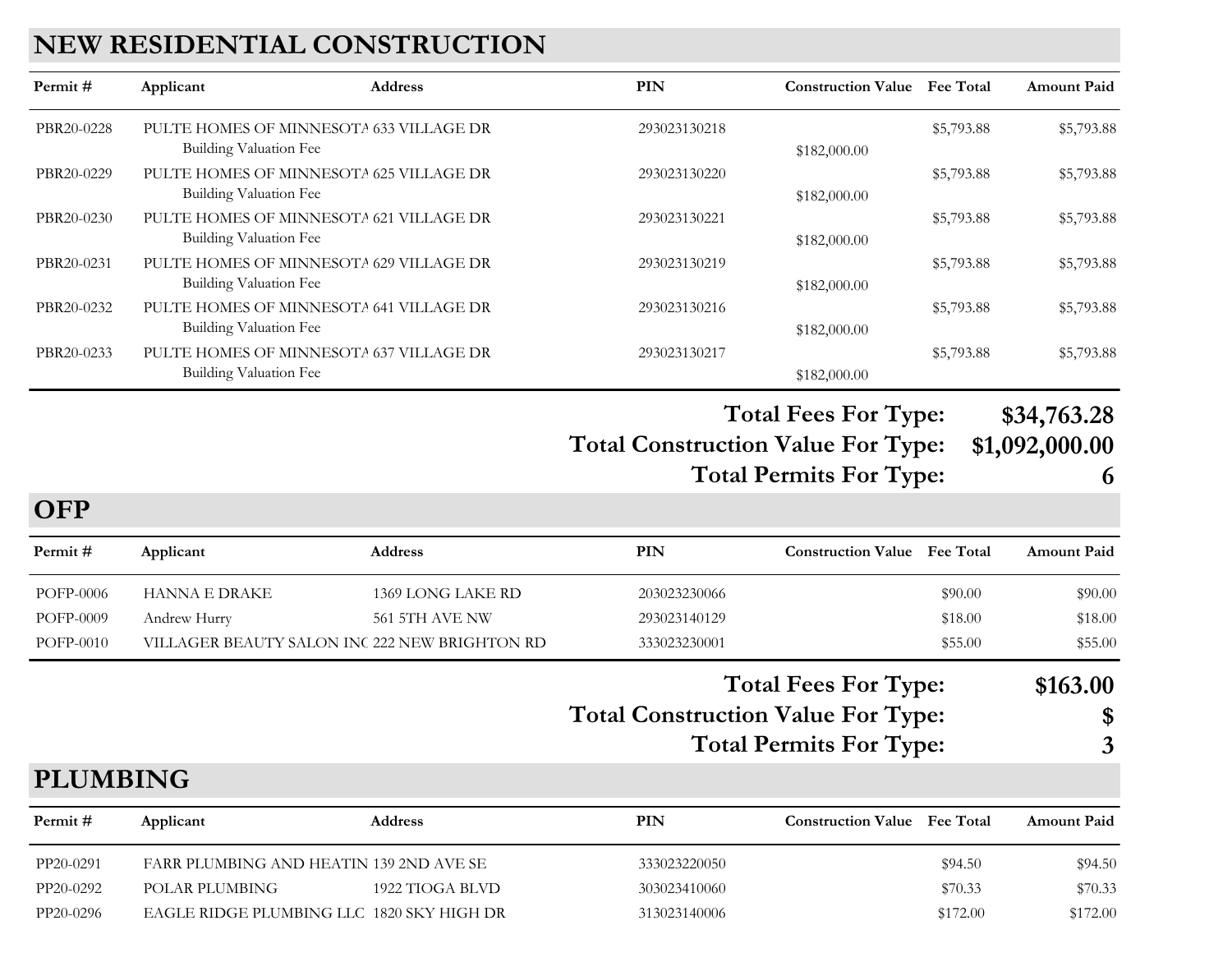| PP20-0298 | PAULS PLUMBING AND HTG D 1305 NORTHWEST PKWY | 203023420030 | \$70.25 | \$70.25 |
|-----------|----------------------------------------------|--------------|---------|---------|
| PP20-0299 | DIVERSIFIED PLUMBING AND 227 15TH AVE NW     | 293023330045 | \$27.50 | \$27.50 |
| PP20-0300 | HERO PLUMBING HEATING & 1355 POPPYSEED CT    | 173023230047 | \$70.35 | \$70.35 |

#### **Total Construction Value For Type: \$ Total Fees For Type: \$504.93**

**Total Permits For Type: 6**

| \$ |
|----|
|    |

#### **REMODEL**

| Permit#                    | Applicant                                                                        | <b>Address</b>                           | PIN                                       | <b>Construction Value</b>                                     | <b>Fee Total</b> | <b>Amount Paid</b>               |
|----------------------------|----------------------------------------------------------------------------------|------------------------------------------|-------------------------------------------|---------------------------------------------------------------|------------------|----------------------------------|
| PBR20-0177                 | GOODMANSON CONSTRUCTIC 2443 BRIGHTON LN<br><b>Building Valuation Fee</b>         |                                          | 183023110077                              | \$4,000.00                                                    | \$205.00         | \$205.00                         |
| PBR20-0200                 | <b>AUDREY STEINER</b><br>Building Valuation Fee                                  | <b>515 12TH AVE NW</b>                   | 293023240075                              | \$4,400.00                                                    | \$216.00         | \$216.00                         |
| PBR20-0213                 | TMG CONSTRUCTION INC<br>Building Valuation Fee                                   | 50 14TH ST NW                            | 203023140011                              | \$57,500.00                                                   | \$1,478.36       | \$1,478.36                       |
| PBR20-0219                 | DORAN SPECIAL PROJECTS<br><b>Building Valuation Fee</b>                          | 475 OLD HIGHWAY 8 NW                     | 293023420004                              | \$400,000.00                                                  | \$7,937.46       | \$7,937.46                       |
| PBR20-0220                 | <b>CASH FOR HOUSES INC</b><br><b>Building Valuation Fee</b>                      | 1125 SILVER LAKE RD NW                   | 193023430042                              | \$90,000.00                                                   | \$1,950.43       | \$1,950.43                       |
| PBR20-0241                 | HERITAGE CONSTRUCTION CC 1900 SILVER LAKE RD NW<br><b>Building Valuation Fee</b> |                                          | 183023340076                              | \$163,080.00                                                  | \$2,887.96       | \$2,887.96                       |
| PBR20-0246                 | PRIMA CONSTRUCTION LLC<br><b>Building Valuation Fee</b>                          | 1783 18TH AVE NW                         | 193023110032                              | \$20,000.00                                                   | \$645.00         | \$645.00                         |
| PBR20-0250                 | TERRY MILLER CONSTRUCTIO! 321 ASCOT CT<br>Building Valuation Fee                 |                                          | 303023310047                              | \$1,800.00                                                    | \$138.50         | \$138.50                         |
|                            |                                                                                  |                                          | <b>Total Construction Value For Type:</b> | <b>Total Fees For Type:</b><br><b>Total Permits For Type:</b> |                  | \$15,458.71<br>\$740,780.00<br>8 |
|                            | <b>REMODEL - BASEMENT</b>                                                        |                                          |                                           |                                                               |                  |                                  |
| $D_{\text{const}}$ : $\pm$ | $A = 1:2 \cdot 1$                                                                | $\Delta$ $\Delta$ $\Delta$ $\sim$ $\sim$ | DINT                                      | Construction Value Ess Total                                  |                  | $A$ and $A$                      |

| Permit #   | Applicant              | Address                                      | PIN          | <b>Construction Value</b> Fee Total |          | <b>Amount Paid</b> |
|------------|------------------------|----------------------------------------------|--------------|-------------------------------------|----------|--------------------|
| PBR20-0255 |                        | BECKER BUILDING & REMODE 1305 NORTHWEST PKWY | 203023420030 |                                     | \$683.50 | \$683.50           |
|            | Building Valuation Fee |                                              |              | \$21,400.00                         |          |                    |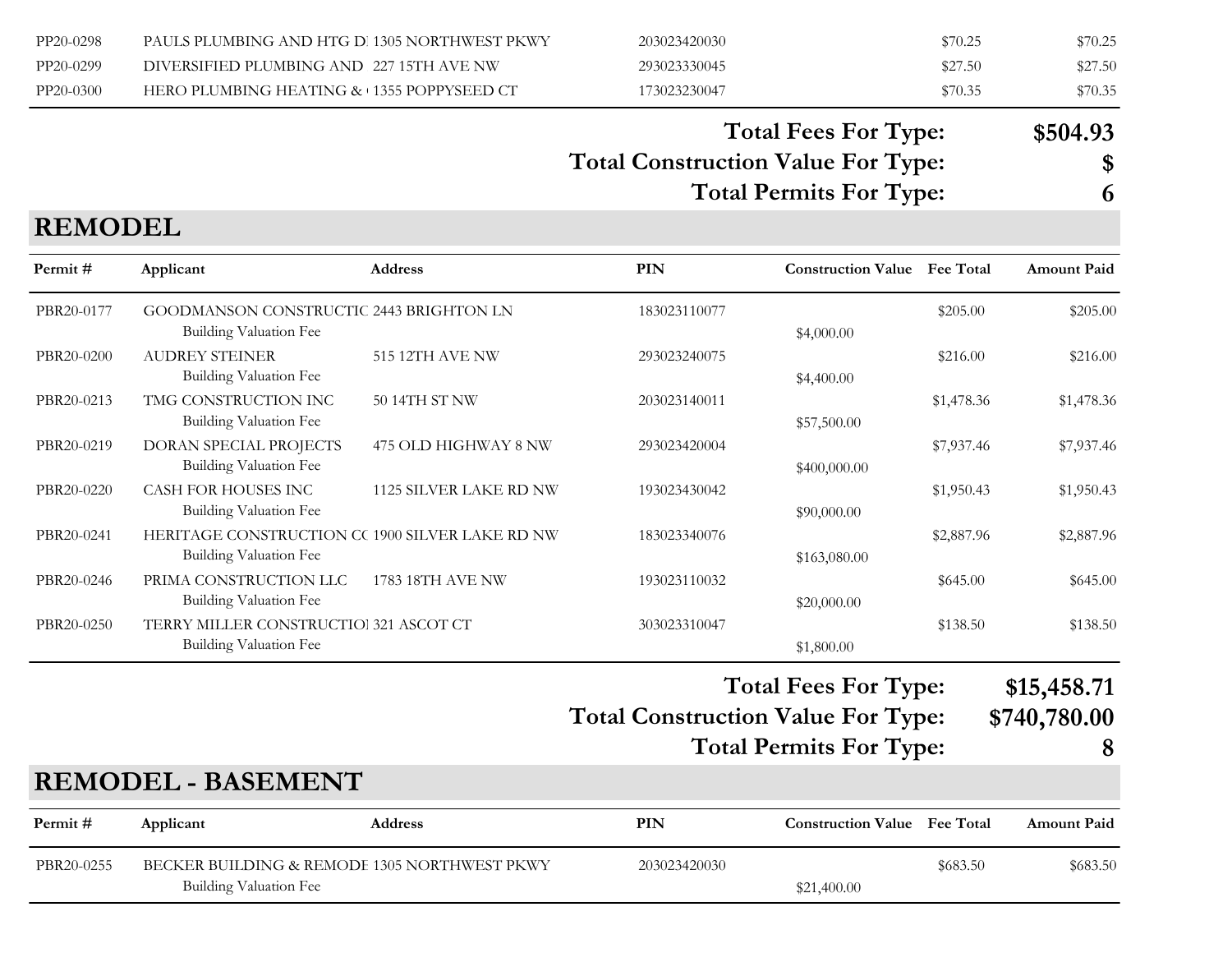#### **Total Construction Value For Type: \$21,400.00 Total Fees For Type: \$683.50 Total Permits For Type: 1**

#### **REMODEL - BATHROOM**

| Permit#    | Applicant                                                                 | <b>Address</b>       | PIN          | <b>Construction Value</b> | <b>Fee Total</b> | <b>Amount Paid</b> |
|------------|---------------------------------------------------------------------------|----------------------|--------------|---------------------------|------------------|--------------------|
| PBR20-0216 | NEW WINDOWS FOR AMERICA 1861 15TH AVE NW<br><b>Building Valuation Fee</b> |                      | 173023330010 | \$3,800.00                | \$139.30         | \$139.30           |
| PBR20-0221 | TOUCHDOWN TILE LLC<br><b>Building Valuation Fee</b>                       | 2189 MISSISSIPPI CIR | 183023420013 | \$14,000.00               | \$480.00         | \$480.00           |
| PBR20-0222 | PLEKKENPOL BUILDERS INC.<br><b>Building Valuation Fee</b>                 | 2200 ERIN CT         | 183023130039 | \$8,000.00                | \$315.00         | \$315.00           |
| PBR20-0224 | KITCHENS BY DESIGN<br>Building Valuation Fee                              | 1922 TIOGA BLVD      | 303023410060 | \$2,000.00                | \$150.00         | \$150.00           |
| PBR20-0247 | <b>KITCHENS BY DESIGN</b><br><b>Building Valuation Fee</b>                | 2741 RICE CREEK RD   | 183023340066 | \$5,000.00                | \$232.50         | \$232.50           |

**Total Construction Value For Type: \$32,800.00 Total Fees For Type: \$1,316.80 Total Permits For Type: 5**

## **Remodel/Addition**

| Permit #  | Applicant                                     | <b>Address</b>       | PIN          | <b>Construction Value</b> | <b>Fee Total</b> | <b>Amount Paid</b> |
|-----------|-----------------------------------------------|----------------------|--------------|---------------------------|------------------|--------------------|
| PP20-0252 | STEVE HAUCK PLUMBING                          | 2483 15TH ST NW      | 193023130164 |                           | \$70.25          | \$70.25            |
| PP20-0267 | STEINKRAUS PLUMBING & HTC475 OLD HIGHWAY 8 NW |                      | 293023420004 |                           | \$249.50         | \$249.50           |
| PP20-0272 | D & K PLUMBING LLC                            | 1684 PENINSULA DR    | 203023220033 |                           | \$141.00         | \$141.00           |
| PP20-0275 | Paul Evans                                    | 1322 IMPERIAL LN     | 323023320049 |                           | \$69.85          | \$69.85            |
| PP20-0277 | ROCKSOLID PLUMBING                            | 2189 MISSISSIPPI CIR | 183023420013 |                           | \$70.10          | \$70.10            |
| PP20-0279 | THE PLUMBER LLC                               | 684 2ND AVE NW       | 293023140015 |                           | \$86.75          | \$86.75            |
| PP20-0282 | AIR MECHANICAL                                | <b>650 DEVINE DR</b> | 203023130013 |                           | \$71.20          | \$71.20            |
| PP20-0283 | POLAR PLUMBING                                | 2741 RICE CREEK RD   | 183023340066 |                           | \$70.25          | \$70.25            |
| PP20-0285 | SABRE PLUMBING AND HEATH 633 VILLAGE DR       |                      | 293023130218 |                           | \$180.61         | \$180.61           |
| PP20-0286 | SABRE PLUMBING AND HEATH 621 VILLAGE DR       |                      | 293023130221 |                           | \$186.00         | \$186.00           |
| PP20-0287 | SABRE PLUMBING AND HEATH 625 VILLAGE DR       |                      | 293023130220 |                           | \$180.61         | \$180.61           |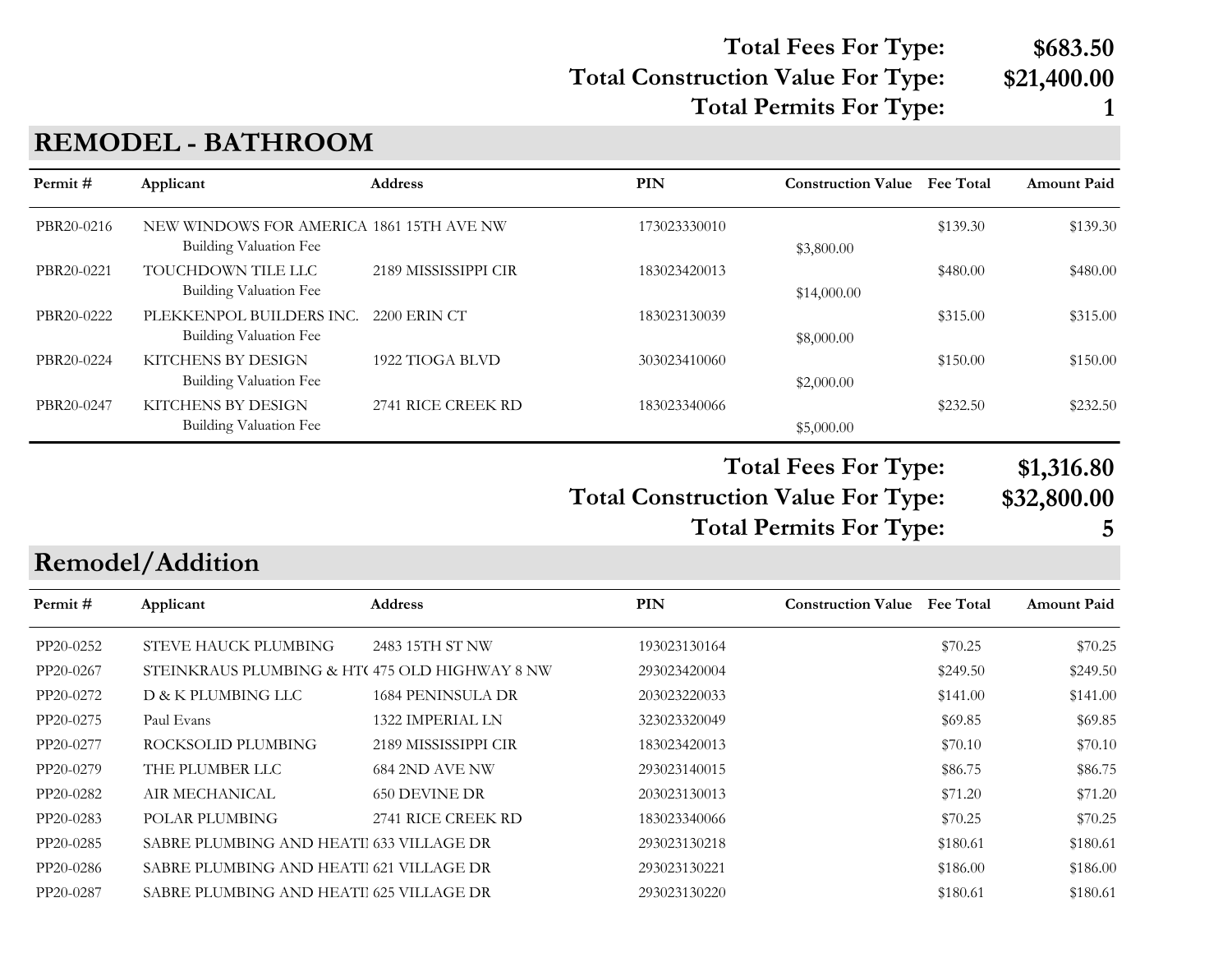| PP20-0288 | SABRE PLUMBING AND HEATH 629 VILLAGE DR | 293023130219 | \$176.65 | \$176.65 |
|-----------|-----------------------------------------|--------------|----------|----------|
| PP20-0289 | SABRE PLUMBING AND HEATH 637 VILLAGE DR | 293023130217 | \$180.61 | \$180.61 |
| PP20-0290 | SABRE PLUMBING AND HEATIL641 VILLAGE DR | 293023130216 | \$206.05 | \$206.05 |

#### **Total Fees For Type: \$1,939.43**

**Total Construction Value For Type: \$**

**Total Permits For Type: 14**

#### **RESIDENTIAL**

| Permit #  | Applicant                 | Address                 | PIN          | <b>Construction Value</b> Fee Total |          | <b>Amount Paid</b> |
|-----------|---------------------------|-------------------------|--------------|-------------------------------------|----------|--------------------|
| PE19-0528 | SPARK ELECTRIC            | 1494 21ST AVE NW # 4    | 193023130246 |                                     | \$63.00  | \$63.00            |
| PE20-0130 | SPARK ELECTRIC            | 1708 17TH AVE NW        | 193023110026 |                                     | \$63.00  | \$63.00            |
| PE20-0208 | SPARK ELECTRIC            | 1485 17TH AVE NW        | 193023140118 |                                     | \$63.00  | \$63.00            |
| PE20-0229 | SPARK ELECTRIC            | 510 15TH AVE SW         | 323023320087 |                                     | \$58.00  | \$58.00            |
| PE20-0230 | SPARK ELECTRIC            | 1481 19TH AVE NW        | 193023140089 |                                     | \$58.00  | \$58.00            |
| PE20-0237 | SPARK ELECTRIC            | 254 2ND AVE SE          | 333023230067 |                                     | \$58.00  | \$58.00            |
| PE20-0238 | SPARK ELECTRIC            | 2601 ASHLEY TER         | 303023340070 |                                     | \$58.00  | \$58.00            |
| PE20-0265 | SPARK ELECTRIC            | 2682 5TH ST NW          | 303023240053 |                                     | \$58.00  | \$58.00            |
| PE20-0367 | SPARK ELECTRIC            | 556 OLD STEINE CIR      | 203023430051 |                                     | \$68.00  | \$68.00            |
| PE20-0375 | <b>AUDREY STEINER</b>     | 515 12TH AVE NW         | 293023240075 |                                     | \$128.00 | \$128.00           |
| PE20-0379 | JEFFREY R CLUEVER         | 110 32ND AVE NW         | 303023330011 |                                     | \$68.00  | \$68.00            |
| PE20-0395 | SPARK ELECTRIC            | 2000 29TH AVE NW        | 183023320071 |                                     | \$68.00  | \$68.00            |
| PE20-0405 | <b>GV HEATING AND AIR</b> | 1121 2ND ST NW          | 293023340042 |                                     | \$68.00  | \$68.00            |
| PE20-0409 | TOMMYS ELECTRIC           | 52 WINDSOR CT           | 313023120090 |                                     | \$68.00  | \$68.00            |
| PE20-0410 | ALL ENERGY SOLAR          | 2889 12TH ST NW         | 193023310112 |                                     | \$168.00 | \$168.00           |
| PE20-0411 | <b>WALTER HODYNSKY</b>    | 298 OLD HIGHWAY 8 NW    | 293023340103 |                                     | \$288.00 | \$288.00           |
| PE20-0412 | <b>EMPIRE SOLAR GROUP</b> | 1448 16TH ST NW         | 203023220065 |                                     | \$108.00 | \$108.00           |
| PE20-0413 | <b>ANDREW J GAILEY</b>    | <b>10 15TH AVE SW</b>   | 323023220007 |                                     | \$128.00 | \$128.00           |
| PE20-0414 | <b>JM ELECTRIC</b>        | <b>139 2ND AVE SE</b>   | 333023220050 |                                     | \$128.00 | \$128.00           |
| PE20-0415 | ALL ENERGY SOLAR          | 676 REDWOOD LN          | 303023240017 |                                     | \$243.00 | \$243.00           |
| PE20-0416 | MELROSE ELECTRIC          | 2324 SILVER LN          | 313023130004 |                                     | \$68.00  | \$68.00            |
| PE20-0417 | <b>NATHAN TRIPP</b>       | 557 5TH AVE NW          | 293023140147 |                                     | \$128.00 | \$128.00           |
| PE20-0419 | <b>EXCEL ELECTRIC</b>     | 1900 RUSH LAKE TRL #127 | 173023440030 |                                     | \$118.00 | \$118.00           |
| PE20-0420 | Paul Evans                | 1322 IMPERIAL LN        | 323023320049 |                                     | \$128.00 | \$128.00           |
| PE20-0421 | NORDEAST ELECTRIC INC     | 266 WINDSOR LN          | 313023130044 |                                     | \$128.00 | \$128.00           |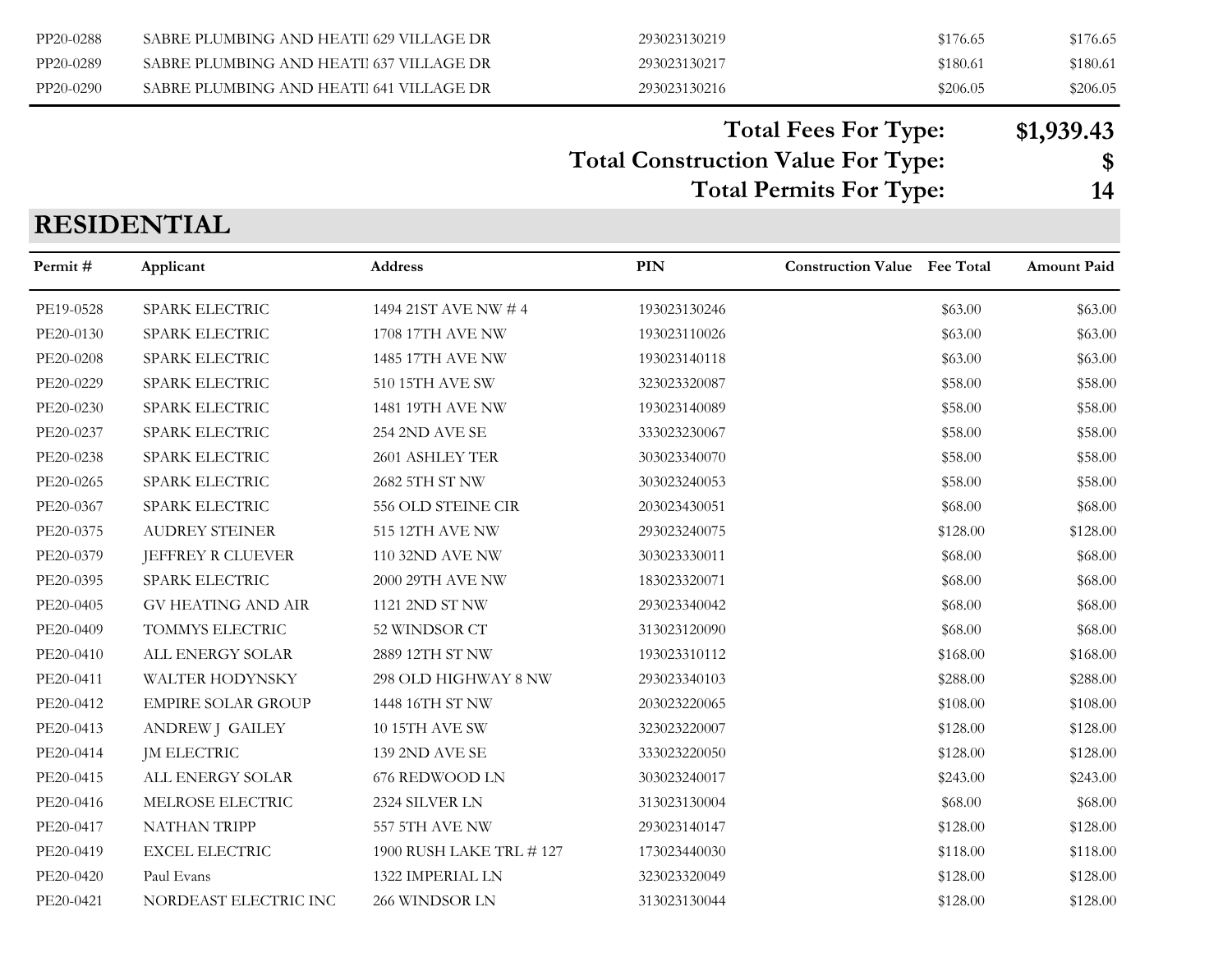| PE20-0422 | RANDY'S ELECTRIC                              | 2357 SIOUX CT         | 303023420048 | \$128.00 | \$128.00 |
|-----------|-----------------------------------------------|-----------------------|--------------|----------|----------|
| PE20-0425 | <b>DANIEL NERHEIM</b>                         | 678 3RD AVE NW        | 293023140035 | \$168.00 | \$168.00 |
| PE20-0426 | <b>SUNFLAKE</b>                               | 2563 LONG LAKE RD     | 173023220027 | \$118.00 | \$118.00 |
| PE20-0427 | HARRISON ELECTRIC INC                         | 1655 18TH AVE NW      | 193023110092 | \$68.00  | \$68.00  |
| PE20-0428 | SPARK ELECTRIC                                | 2705 RICE CREEK RD    | 183023340074 | \$68.00  | \$68.00  |
| PE20-0429 | SPARK ELECTRIC                                | 210 15TH AVE NW       | 293023330056 | \$68.00  | \$68.00  |
| PE20-0430 | J. BECHER & ASSOC.                            | 1062 HIGHVIEW DR      | 193023440063 | \$68.00  | \$68.00  |
| PE20-0431 | <b>GV HEATING AND AIR</b>                     | 196 WINDSOR LN        | 313023120010 | \$68.00  | \$68.00  |
| PE20-0432 | ACCREDITED ELECTRICAL SOI 1864 CHATHAM TER    |                       | 303023440084 | \$68.00  | \$68.00  |
| PE20-0433 | BLUESKY ELECTRIC COMPANY 2189 MISSISSIPPI CIR |                       | 183023420013 | \$128.00 | \$128.00 |
| PE20-0434 | TruNorth Solar, LLC                           | 1671 CANYON LN        | 303023410106 | \$47.00  | \$47.00  |
| PE20-0435 | DEANS PROFESSIONAL PLUMB 560 3RD AVE NW       |                       | 293023140088 | \$68.00  | \$68.00  |
| PE20-0436 | GV HEATING AND AIR                            | 2541 LONG LAKE RD     | 173023220035 | \$68.00  | \$68.00  |
| PE20-0437 | POWERHOUSE ELECTRIC                           | 2175 LAKEBROOK DR     | 173023320010 | \$68.00  | \$68.00  |
| PE20-0438 | SPARK ELECTRIC                                | 2952 16TH ST NW       | 193023220067 | \$68.00  | \$68.00  |
| PE20-0440 | SUBURBAN ELECTRIC                             | 909 OLD STEINE CIR    | 203023430058 | \$68.00  | \$68.00  |
| PE20-0442 | EARLYBIRD ELECTRIC                            | 2364 14TH ST NW       | 193023130201 | \$68.00  | \$68.00  |
| PE20-0444 | CHRISTIANSON ELECTRIC, INC 1899 HERITAGE LN   |                       | 303023440070 | \$68.00  | \$68.00  |
| PE20-0445 | BATES ELECTRIC, INC                           | 1424 25TH ST NW       | 173023220022 | \$68.00  | \$68.00  |
| PE20-0446 | Tim Kunkel Electric LLC                       | <b>561 5TH AVE NW</b> | 293023140129 | \$128.00 | \$128.00 |
| PE20-0447 | GENUINE ELECTRIC LLC                          | 2741 RICE CREEK RD    | 183023340066 | \$128.00 | \$128.00 |
| PE20-0448 | SPARK ELECTRIC                                | 1698 PENINSULA DR     | 203023220037 | \$68.00  | \$68.00  |
| PE20-0449 | D R ELECTRIC LLC                              | 342 11TH AVE NW       | 293023310053 | \$68.00  | \$68.00  |
| PE20-0450 | SOLCIUS LLC                                   | 1711 LONGVIEW DR      | 183023140049 | \$68.00  | \$68.00  |
| PE20-0451 | SPARK ELECTRIC                                | 2595 17TH ST NW       | 193023210056 | \$68.00  | \$68.00  |
| PE20-0452 | TOM BROWNRIGG                                 | 1911 LONGVIEW DR      | 183023140058 | \$128.00 | \$128.00 |
| PE20-0453 | AFFORDABLE ELECTRIC                           | 2349 15TH ST NW       | 193023130142 | \$68.00  | \$68.00  |
| PE20-0454 | CENTERPOINT ENERGY                            | 55 WINDSOR CT         | 313023120093 | \$68.00  | \$68.00  |
| PE20-0456 | MIDWEST ELECTRIC AND GEN 220 16TH AVE NW      |                       | 303023440006 | \$68.00  | \$68.00  |
| PE20-0457 | GENUINE ELECTRIC LLC                          | 1922 TIOGA BLVD       | 303023410060 | \$128.00 | \$128.00 |
| PE20-0458 | BOYS AIRTECH HEATING, COC 2230 BRITTANY CT    |                       | 173023230066 | \$68.00  | \$68.00  |

**Total Fees For Type: \$5,177.00**

**Total Construction Value For Type: \$**

**Total Permits For Type: 56**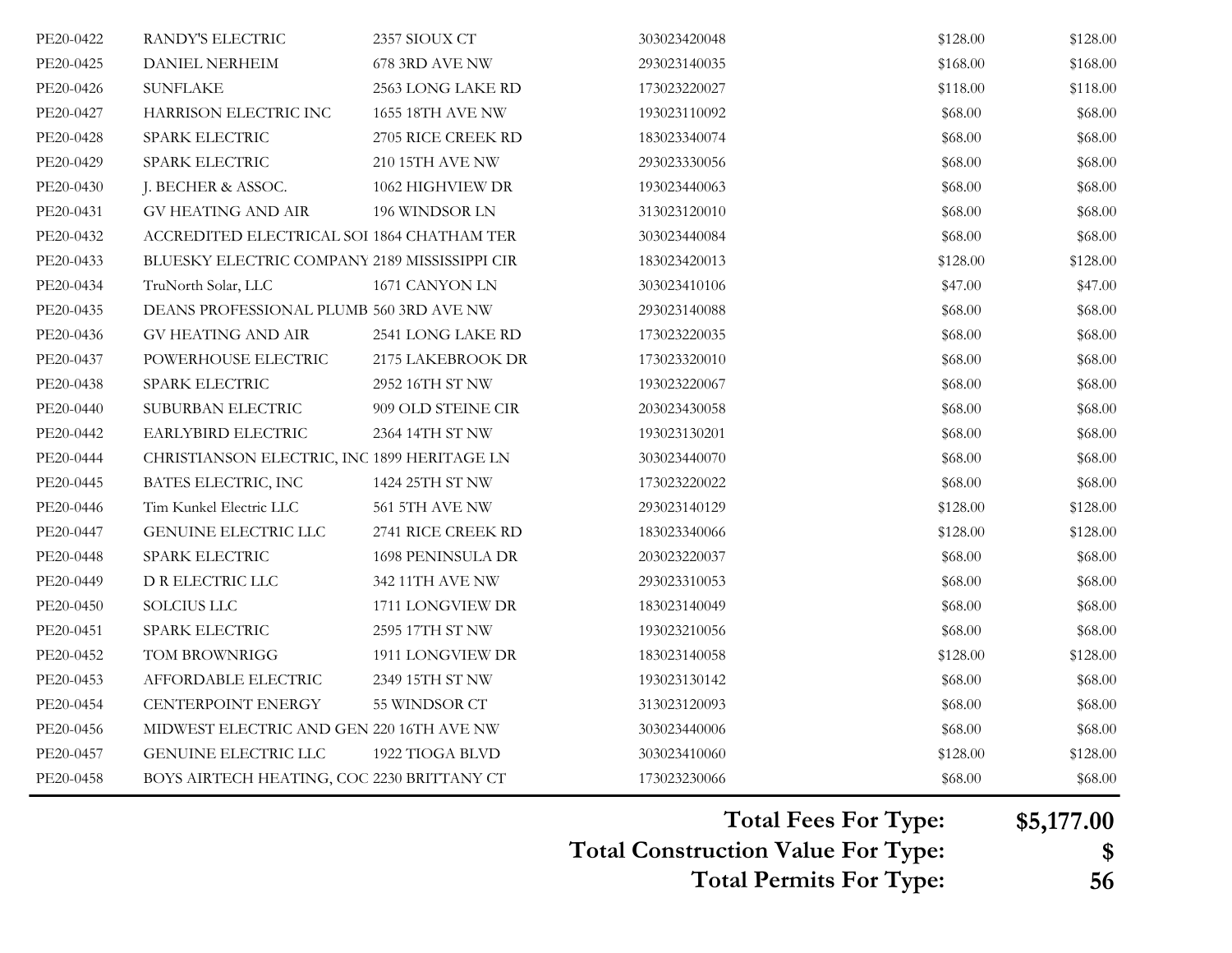## **RESIDENTIAL SERVICE**

**Roofing**

| Permit #  | Applicant      | Address     | PIN                                      | <b>Construction Value</b> Fee Total |         | <b>Amount Paid</b> |
|-----------|----------------|-------------|------------------------------------------|-------------------------------------|---------|--------------------|
| PE19-0480 | SPARK ELECTRIC | 865 FOSS RD | 323023310011                             |                                     | \$63.00 | \$63.00            |
|           |                |             | $\pi$ , $\alpha$ , $\mu$ , $\pi$ , $\pi$ | <b>Total Fees For Type:</b>         |         | \$63.00            |

#### **Total Construction Value For Type: \$ Total Permits For Type: 1**

| <b>NOOIIIIL</b> |                                                                                |                         |              |                                     |          |                    |
|-----------------|--------------------------------------------------------------------------------|-------------------------|--------------|-------------------------------------|----------|--------------------|
| Permit#         | Applicant                                                                      | <b>Address</b>          | PIN          | <b>Construction Value</b> Fee Total |          | <b>Amount Paid</b> |
| PB20-0366       | PRECISION EXTERIORS RESTO 451 11TH AVE NW<br>Building Valuation Fee            |                         | 293023310027 | \$10,000.00                         | \$254.00 | \$254.00           |
| PB20-0391       | JTR Roofing Inc<br>Building Valuation Fee                                      | 182 WINDSOR CT          | 313023130096 | \$3,120.00                          | \$142.56 | \$142.56           |
| PB20-0392       | JTR Roofing Inc<br>Building Valuation Fee                                      | 183 WINDSOR CT          | 313023130097 | \$3,120.00                          | \$142.56 | \$142.56           |
| PB20-0393       | <b>CLASSIC SERVICE LLN</b><br><b>Building Valuation Fee</b>                    | <b>121 3RD AVE SE</b>   | 333023220064 | \$8,500.00                          | \$235.25 | \$235.25           |
| PB20-0394       | ROOSTER EXTERIORS<br>Building Valuation Fee                                    | <b>105 23RD AVE NW</b>  | 303023430038 | \$10,000.00                         | \$254.00 | \$254.00           |
| PB20-0395       | <b>JUSTIN KNUTSON</b><br><b>Building Valuation Fee</b>                         | 1398 25TH ST NW         | 173023220007 | \$2,500.00                          | \$124.25 | \$124.25           |
| PB20-0396       | TYTHER CONTRACTING INC<br><b>Building Valuation Fee</b>                        | <b>636 3RD AVE NW</b>   | 293023140039 | \$13,000.00                         | \$309.50 | \$309.50           |
| PB20-0398       | RESULTS CONTRACTING<br>Building Valuation Fee                                  | 536 4TH AVE NW          | 293023140076 | \$10,303.75                         | \$272.15 | \$272.15           |
| PB20-0400       | CLEAR CHOICE RESTORATION 243 CLEVELAND AVE SE<br><b>Building Valuation Fee</b> |                         | 333023230121 | \$5,875.00                          | \$179.94 | \$179.94           |
| PB20-0401       | WEST END REMODELING LLC 2029 16TH TER NW<br>Building Valuation Fee             |                         | 193023120034 | \$12,500.00                         | \$309.25 | \$309.25           |
| PB20-0402       | MORNING STAR REMODELING 268 16TH AVE SW<br>Building Valuation Fee              |                         | 313023140019 | \$9,800.00                          | \$253.90 | \$253.90           |
| PB20-0403       | UNIQUE EXTERIORS LLC<br>Building Valuation Fee                                 | 2280 ERIN CT            | 183023130034 | \$12,000.00                         | \$291.00 | \$291.00           |
| PB20-0404       | RICKS ROOFING AND SIDING<br>Building Valuation Fee                             | <b>160 BRENTWOOD DR</b> | 303023440065 | \$16,000.00                         | \$365.00 | \$365.00           |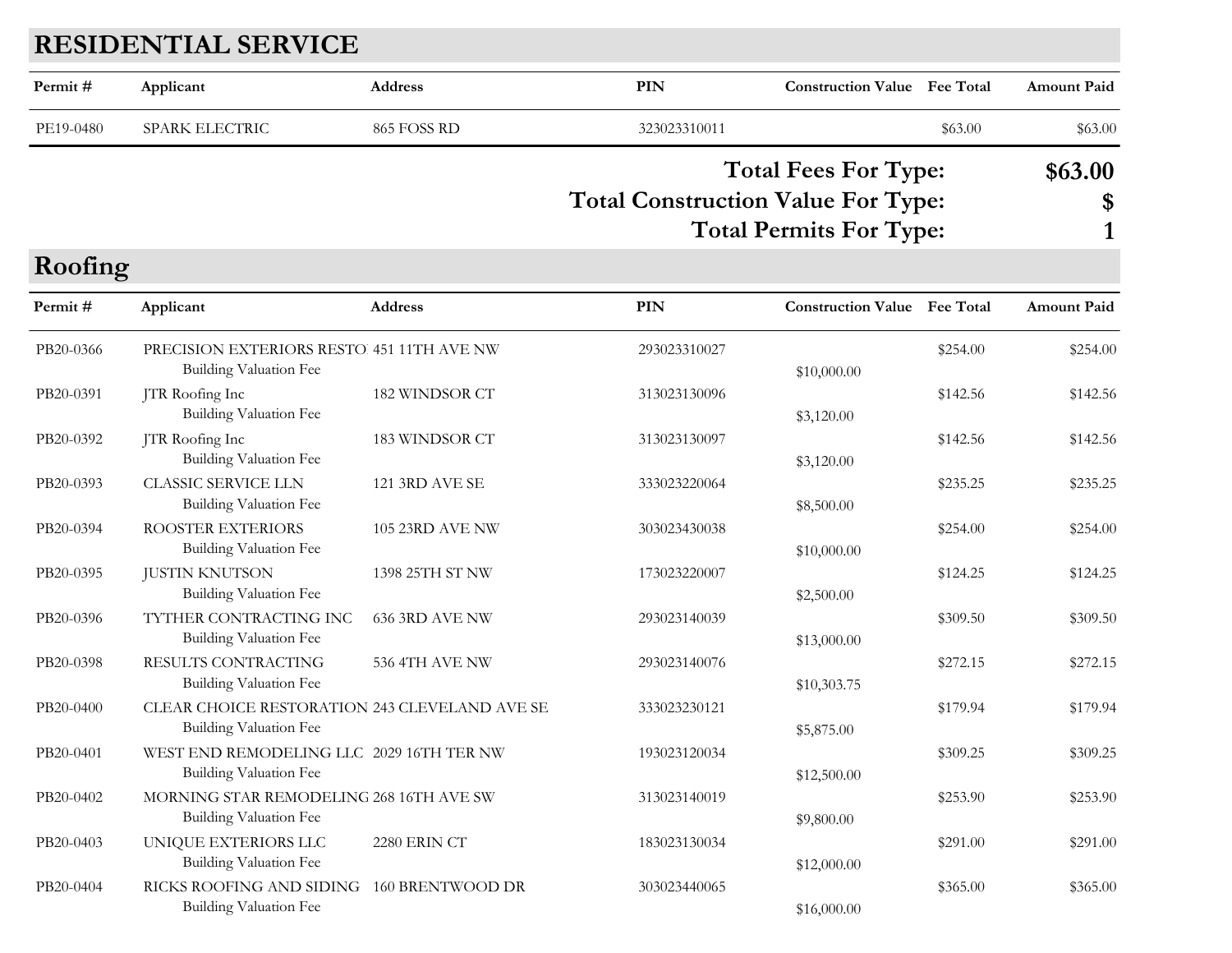| Applicant<br>BEAR ROOFING & EXTERIORS 2933 16TH ST NW<br>Building Valuation Fee |                                                    | 193023230003                                                                                                                                                                                          | \$12,000.00                  | \$291.00   | \$291.00                                                                                                                                                                                                                                                                                                                                                       |
|---------------------------------------------------------------------------------|----------------------------------------------------|-------------------------------------------------------------------------------------------------------------------------------------------------------------------------------------------------------|------------------------------|------------|----------------------------------------------------------------------------------------------------------------------------------------------------------------------------------------------------------------------------------------------------------------------------------------------------------------------------------------------------------------|
|                                                                                 |                                                    |                                                                                                                                                                                                       |                              |            |                                                                                                                                                                                                                                                                                                                                                                |
|                                                                                 |                                                    |                                                                                                                                                                                                       |                              |            | Amount Paid                                                                                                                                                                                                                                                                                                                                                    |
| Roofing/Siding                                                                  |                                                    |                                                                                                                                                                                                       |                              |            |                                                                                                                                                                                                                                                                                                                                                                |
|                                                                                 |                                                    |                                                                                                                                                                                                       |                              |            |                                                                                                                                                                                                                                                                                                                                                                |
|                                                                                 |                                                    |                                                                                                                                                                                                       |                              |            | \$3,000.00                                                                                                                                                                                                                                                                                                                                                     |
|                                                                                 |                                                    |                                                                                                                                                                                                       |                              |            | \$124.50                                                                                                                                                                                                                                                                                                                                                       |
| Building Valuation Fee                                                          |                                                    | 1363M00020                                                                                                                                                                                            | \$3,000.00                   | \$124.50   | \$124.50                                                                                                                                                                                                                                                                                                                                                       |
| Applicant                                                                       | Address                                            | <b>PIN</b>                                                                                                                                                                                            |                              |            | <b>Amount Paid</b>                                                                                                                                                                                                                                                                                                                                             |
| <b>ROOFING</b>                                                                  |                                                    |                                                                                                                                                                                                       |                              |            |                                                                                                                                                                                                                                                                                                                                                                |
|                                                                                 |                                                    |                                                                                                                                                                                                       |                              |            | 18                                                                                                                                                                                                                                                                                                                                                             |
|                                                                                 |                                                    |                                                                                                                                                                                                       |                              |            | \$149,568.75                                                                                                                                                                                                                                                                                                                                                   |
|                                                                                 |                                                    |                                                                                                                                                                                                       |                              |            | \$4,124.79                                                                                                                                                                                                                                                                                                                                                     |
| Building Valuation Fee                                                          |                                                    |                                                                                                                                                                                                       | \$9,300.00                   |            |                                                                                                                                                                                                                                                                                                                                                                |
| <b>Building Valuation Fee</b>                                                   |                                                    |                                                                                                                                                                                                       | \$3,800.00                   |            | \$253.65                                                                                                                                                                                                                                                                                                                                                       |
|                                                                                 |                                                    | 303023120039                                                                                                                                                                                          |                              | \$142.90   | \$142.90                                                                                                                                                                                                                                                                                                                                                       |
| THE ROOF GUYS                                                                   | 1698 LONG LAKE RD                                  | 193023110012                                                                                                                                                                                          |                              | \$161.50   | \$161.50                                                                                                                                                                                                                                                                                                                                                       |
| Building Valuation Fee                                                          |                                                    | 333023230002                                                                                                                                                                                          | \$5,250.00                   | \$179.63   | \$179.63                                                                                                                                                                                                                                                                                                                                                       |
| <b>Building Valuation Fee</b>                                                   |                                                    |                                                                                                                                                                                                       | \$9,500.00                   |            | \$253.75                                                                                                                                                                                                                                                                                                                                                       |
|                                                                                 | <b>Building Valuation Fee</b><br>PRO EXTERIORS LLC | MENSSEN CONTRACTING LLC 1667 DAISY CT<br>CLEAR CHOICE RESTORATION 228 NEW BRIGHTON RD<br>TWIN RIVERS CONSTRUCTION 750 22ND AVE NW<br>514 CLEVELAND AVE SW<br>CARLOS HUMBERTO XUJUR-PII 1131 CESSNA DR | 183023140106<br>323023410004 | \$5,000.00 | \$253.75<br>\$253.65<br><b>Total Fees For Type:</b><br><b>Total Construction Value For Type:</b><br><b>Total Permits For Type:</b><br><b>Construction Value</b> Fee Total<br><b>Total Fees For Type:</b><br><b>Total Construction Value For Type:</b><br><b>Total Permits For Type:</b><br><b>PIN</b><br><b>Construction Value Fee Total</b><br><b>Address</b> |

**Total Permits For Type: 1**

#### **Sewer & Water**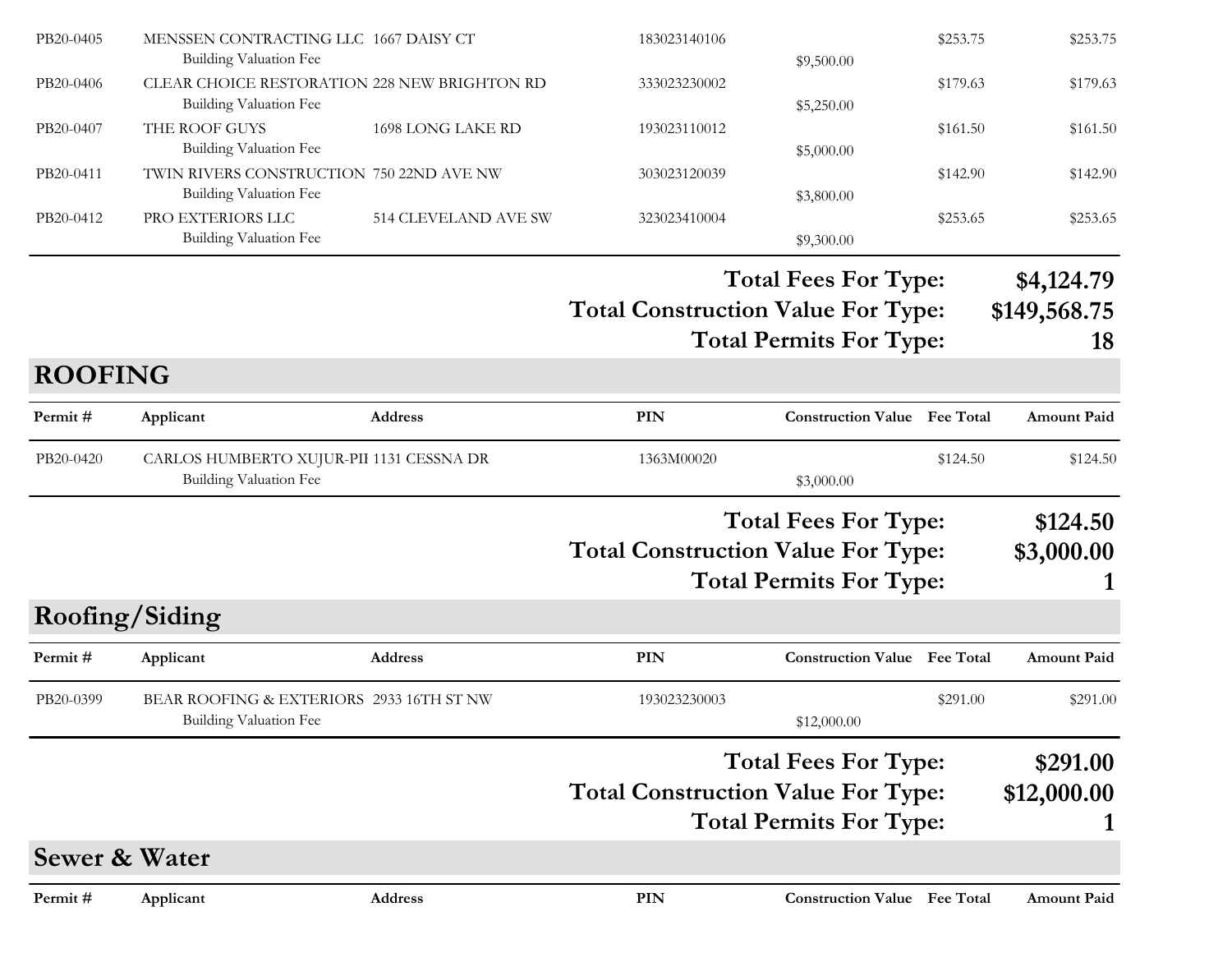|            |                                                         |                        |                                           | <b>Total Permits For Type:</b>      |          | 3                       |
|------------|---------------------------------------------------------|------------------------|-------------------------------------------|-------------------------------------|----------|-------------------------|
|            |                                                         |                        | <b>Total Construction Value For Type:</b> | <b>Total Fees For Type:</b>         |          | \$983.55<br>\$41,107.00 |
|            | Building Valuation Fee                                  |                        |                                           | \$8,507.00                          |          |                         |
| PB20-0413  | Building Valuation Fee<br>MINNESOTA EXTERIORS INC       | 2882 12TH ST NW        | 193023310057                              | \$20,000.00                         | \$235.25 | \$235.25                |
| PB20-0410  | <b>Building Valuation Fee</b><br><b>APPLE EXTERIORS</b> | 516 YANKTON COLLEGE LN | 303023230031                              | \$12,600.00                         | \$439.00 | \$439.00                |
| PB20-0408  | HOFFMAN WEBER CONSTRUCT 186 2ND AVE SE                  |                        | 333023220030                              |                                     | \$309.30 | \$309.30                |
| Permit#    | Applicant                                               | <b>Address</b>         | PIN                                       | <b>Construction Value</b> Fee Total |          | <b>Amount Paid</b>      |
| Siding     |                                                         |                        |                                           |                                     |          |                         |
|            |                                                         |                        |                                           | <b>Total Permits For Type:</b>      |          |                         |
|            |                                                         |                        | <b>Total Construction Value For Type:</b> |                                     |          | \$                      |
|            |                                                         |                        |                                           | <b>Total Fees For Type:</b>         |          | \$93.00                 |
| PSW20-0054 | ROTO ROOTER                                             | 2441 PLEASANT VIEW DR  | 183023230041                              |                                     | \$93.00  | \$93.00                 |
| Permit#    | Applicant                                               | Address                | <b>PIN</b>                                | <b>Construction Value Fee Total</b> |          | <b>Amount Paid</b>      |
|            | <b>SEWER &amp; WATER</b>                                |                        |                                           |                                     |          |                         |
|            |                                                         |                        |                                           | <b>Total Permits For Type:</b>      |          | 9                       |
|            |                                                         |                        | <b>Total Construction Value For Type:</b> |                                     |          | \$                      |
|            |                                                         |                        |                                           | <b>Total Fees For Type:</b>         |          | \$381.00                |
| PSW20-0053 | DEANS PROFESSIONAL PLUMB 227 15TH AVE NW                |                        | 293023330045                              |                                     | \$93.00  | \$93.00                 |
| PSW20-0052 | <b>GROUND TECH</b>                                      | 621 VILLAGE DR         | 293023130221                              |                                     | \$17.00  | \$17.00                 |
| PSW20-0051 | <b>GROUND TECH</b>                                      | <b>625 VILLAGE DR</b>  | 293023130220                              |                                     | \$17.00  | \$17.00                 |
| PSW20-0050 | <b>GROUND TECH</b>                                      | 629 VILLAGE DR         | 293023130219                              |                                     | \$17.00  | \$17.00                 |
| PSW20-0049 | <b>GROUND TECH</b>                                      | <b>633 VILLAGE DR</b>  | 293023130218                              |                                     | \$17.00  | \$17.00                 |
| PSW20-0048 | <b>GROUND TECH</b>                                      | <b>637 VILLAGE DR</b>  | 293023130217                              |                                     | \$17.00  | \$17.00                 |
| PSW20-0047 | <b>GROUND TECH</b>                                      | <b>641 VILLAGE DR</b>  | 293023130216                              |                                     | \$17.00  | \$17.00                 |
| PSW20-0046 | <b>GENES WATER &amp; SEWER INC</b>                      | 1439 19TH AVE NW       | 193023140087                              |                                     | \$93.00  | \$93.00                 |
| PSW20-0045 | HERO PLUMBING HEATING & 2580 17TH AVE NW                |                        | 183023110014                              |                                     | \$93.00  | \$93.00                 |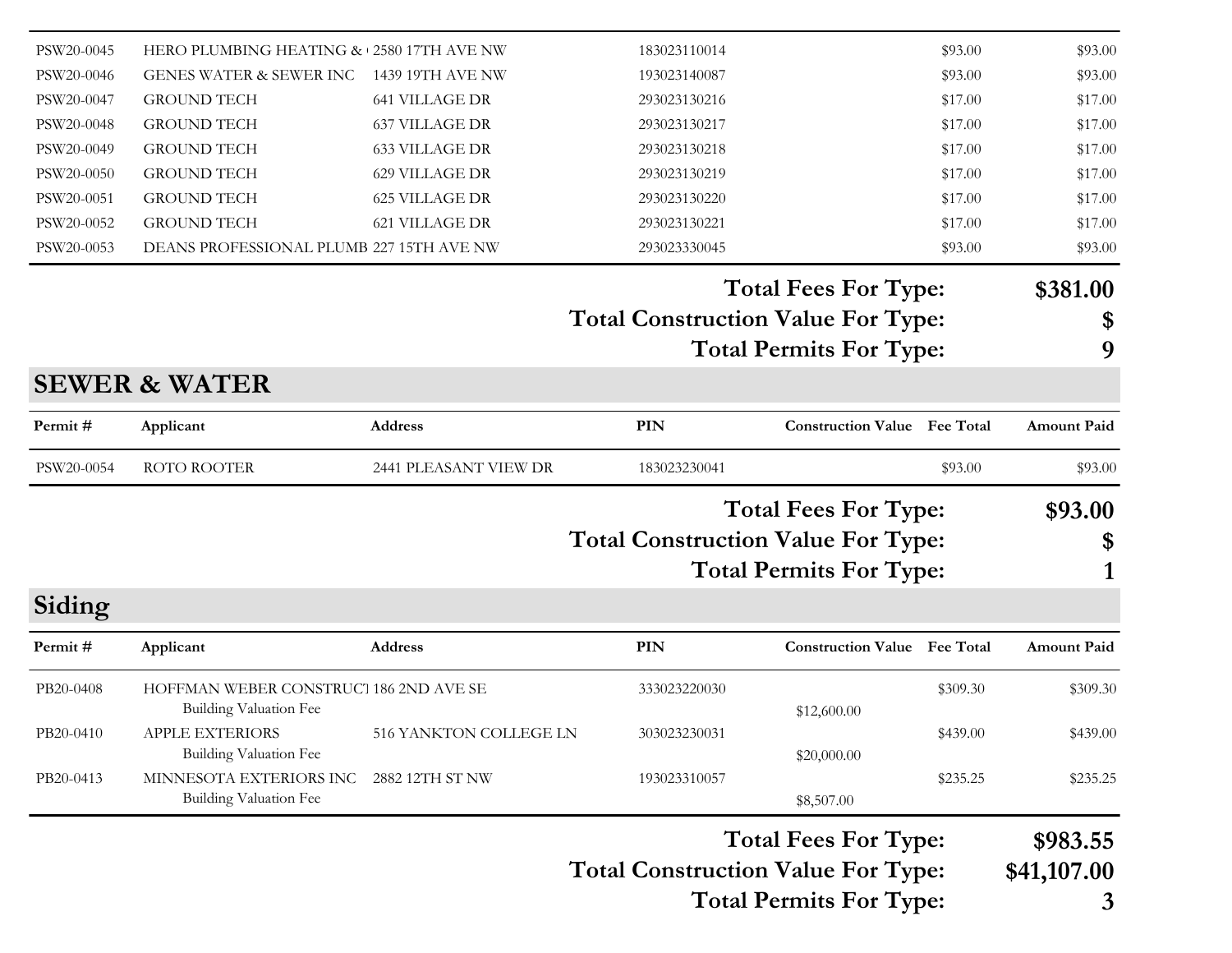#### **SIDING**

| Permit#                  | Applicant                                         | <b>Address</b>       | PIN                                       | <b>Construction Value</b> Fee Total |          | <b>Amount Paid</b> |
|--------------------------|---------------------------------------------------|----------------------|-------------------------------------------|-------------------------------------|----------|--------------------|
| PB20-0415                | MINNESOTA EXTERIORS INC<br>Building Valuation Fee | 2365 HAMILTON CT     | 183023430018                              | \$18,258.00                         | \$420.13 | \$420.13           |
|                          |                                                   |                      |                                           | <b>Total Fees For Type:</b>         |          | \$420.13           |
|                          |                                                   |                      | <b>Total Construction Value For Type:</b> |                                     |          | \$18,258.00        |
|                          |                                                   |                      |                                           | <b>Total Permits For Type:</b>      |          | 1                  |
|                          | <b>SIGN PERMANENT</b>                             |                      |                                           |                                     |          |                    |
| Permit#                  | Applicant                                         | <b>Address</b>       | <b>PIN</b>                                | <b>Construction Value</b> Fee Total |          | <b>Amount Paid</b> |
| PS20-0022                | <b>SIGNART</b>                                    | 315 5TH AVE NW       | 293023410023                              |                                     | \$300.00 | \$300.00           |
| PS20-0023                | SPECTRUM SIGN SYSTEMS INC 1100 SILVER LAKE RD NW  |                      | 193023340050                              |                                     | \$300.00 | \$300.00           |
| PS20-0026                | ALBRECHT SIGN COMPANY                             | 388 CLEVELAND AVE SW | 323023140016                              |                                     | \$150.00 | \$150.00           |
|                          |                                                   |                      |                                           | <b>Total Fees For Type:</b>         |          | \$750.00           |
|                          |                                                   |                      | <b>Total Construction Value For Type:</b> |                                     |          | \$                 |
|                          |                                                   |                      |                                           | <b>Total Permits For Type:</b>      |          | 3                  |
|                          | <b>SOLAR PANELS</b>                               |                      |                                           |                                     |          |                    |
| Permit#                  | Applicant                                         | <b>Address</b>       | <b>PIN</b>                                | <b>Construction Value</b> Fee Total |          | <b>Amount Paid</b> |
| PBR20-0225               | ALL ENERGY SOLAR                                  | 2889 12TH ST NW      | 193023310112                              |                                     | \$118.00 | \$118.00           |
| PBR20-0227               | <b>EMPIRE SOLAR GROUP</b>                         | 1448 16TH ST NW      | 203023220065                              |                                     | \$118.00 | \$118.00           |
| PBR20-0238               | ALL ENERGY SOLAR                                  | 676 REDWOOD LN       | 303023240017                              |                                     | \$118.00 | \$118.00           |
| PBR20-0245               | TruNorth Solar, LLC                               | 1671 CANYON LN       | 303023410106                              |                                     | \$37.00  | \$37.00            |
|                          |                                                   |                      |                                           | <b>Total Fees For Type:</b>         |          | \$391.00           |
|                          |                                                   |                      | <b>Total Construction Value For Type:</b> |                                     |          | \$                 |
|                          |                                                   |                      |                                           | <b>Total Permits For Type:</b>      |          | 4                  |
| <b>Street &amp; Curb</b> |                                                   |                      |                                           |                                     |          |                    |
| Permit#                  | Applicant                                         | <b>Address</b>       | PIN                                       | <b>Construction Value</b> Fee Total |          | <b>Amount Paid</b> |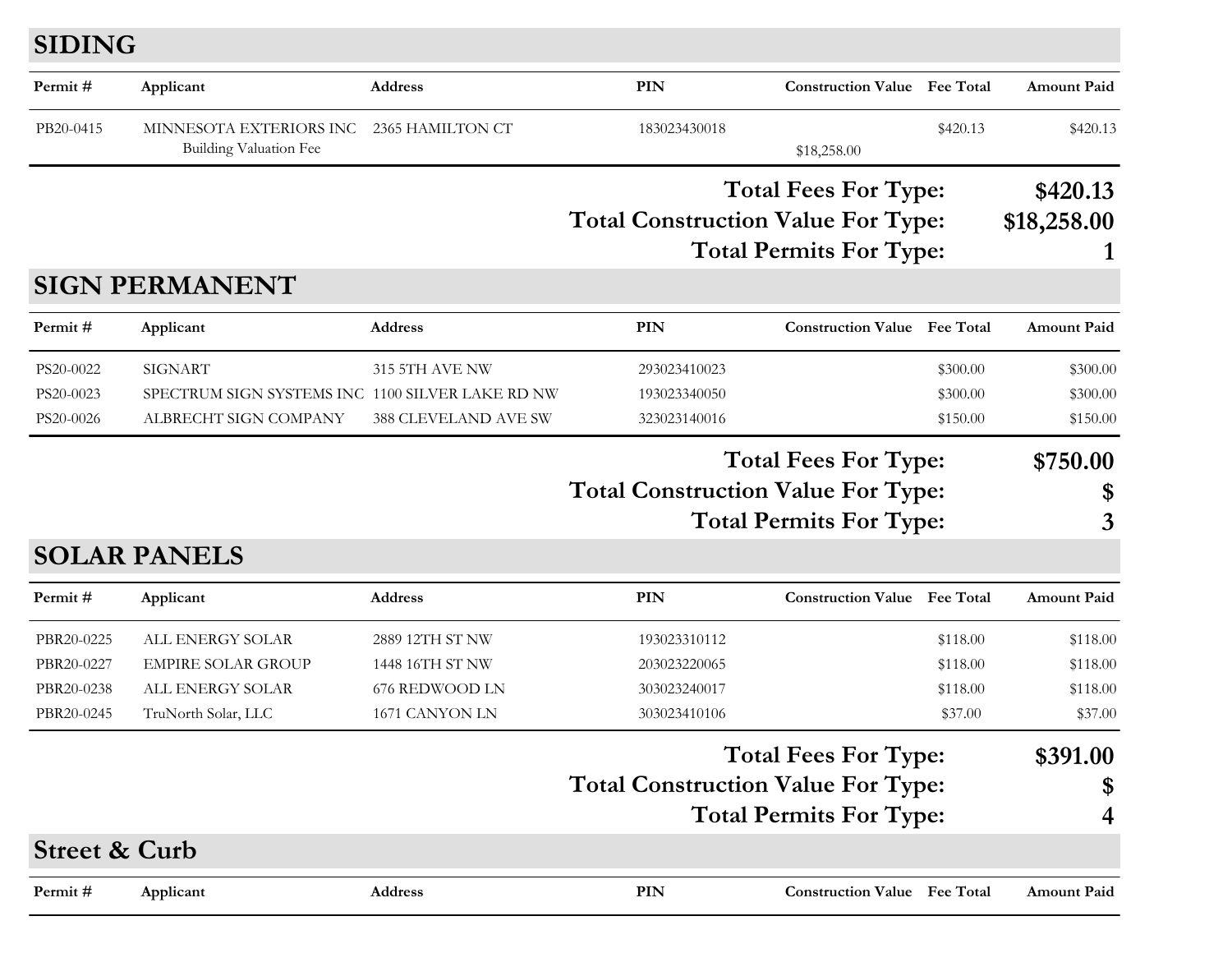| PENG20-0019         | <b>ROSS GRIGSBY</b>                        | 1798 19TH AVE NW       | 193023110048                              |                                     | \$97.00  | \$97.00            |
|---------------------|--------------------------------------------|------------------------|-------------------------------------------|-------------------------------------|----------|--------------------|
|                     |                                            |                        |                                           | <b>Total Fees For Type:</b>         |          | \$97.00            |
|                     |                                            |                        | <b>Total Construction Value For Type:</b> |                                     |          | \$                 |
|                     |                                            |                        |                                           | <b>Total Permits For Type:</b>      |          |                    |
| <b>TANK</b>         |                                            |                        |                                           |                                     |          |                    |
| Permit#             | Applicant                                  | Address                | PIN                                       | <b>Construction Value Fee Total</b> |          | <b>Amount Paid</b> |
| PB20-0418           | DEAN'S TANK INC.                           | <b>600 3RD AVE NW</b>  | 293023140042                              |                                     | \$103.00 | \$103.00           |
|                     |                                            |                        |                                           | <b>Total Fees For Type:</b>         |          | \$103.00           |
|                     |                                            |                        | <b>Total Construction Value For Type:</b> |                                     |          | \$                 |
|                     |                                            |                        |                                           | <b>Total Permits For Type:</b>      |          |                    |
| <b>Water Heater</b> |                                            |                        |                                           |                                     |          |                    |
| Permit#             | Applicant                                  | <b>Address</b>         | PIN                                       | <b>Construction Value Fee Total</b> |          | <b>Amount Paid</b> |
| PP20-0269           | METRO HEATING & COOLING 1267 ROBIN LN      |                        | 193023420013                              |                                     | \$70.50  | \$70.50            |
| PP20-0271           | URBAN PINE PLUMBING & ME( 911 WHITE OAK CT |                        | 293023310067                              |                                     | \$70.50  | \$70.50            |
| PP20-0273           | <b>CHAMPION PLUMBING</b>                   | 2466 LONG LAKE RD      | 183023110091                              |                                     | \$70.50  | \$70.50            |
| PP20-0276           | NOAH ACQUISITIONS LLC                      | 2241 ERIN CT           | 183023130049                              |                                     | \$70.50  | \$70.50            |
| PP20-0278           | <b>CEDAR PLUMBING</b>                      | 2440 MOUNDS AVE        | 183023420055                              |                                     | \$70.50  | \$70.50            |
| PP20-0280           | <b>CHAMPION PLUMBING</b>                   | 757 8TH AVE NW         | 293023120047                              |                                     | \$70.50  | \$70.50            |
| PP20-0281           | <b>ECOWATER</b>                            | 121 14TH AVE SW        | 323023220053                              |                                     | \$70.00  | \$70.00            |
|                     |                                            |                        |                                           | <b>Total Fees For Type:</b>         |          | \$493.00           |
|                     |                                            |                        | <b>Total Construction Value For Type:</b> |                                     |          | \$                 |
|                     |                                            |                        |                                           | <b>Total Permits For Type:</b>      |          |                    |
|                     | <b>WATER HEATER</b>                        |                        |                                           |                                     |          |                    |
| Permit#             | Applicant                                  | Address                | PIN                                       | <b>Construction Value</b> Fee Total |          | Amount Paid        |
| PP20-0293           | ADAMS ON TIME PLUMBING                     | 549 OLD STEINE CIR     | 293023120092                              |                                     | \$70.50  | \$70.50            |
| PP20-0301           | K B SERVICE COMPANY                        | 3215 RICE CREEK TER    | 183023230038                              |                                     | \$70.50  | \$70.50            |
| PP20-0302           | SODERLIN PLG, HTG, A/C                     | <b>151 17TH AVE NW</b> | 303023440019                              |                                     | \$70.50  | \$70.50            |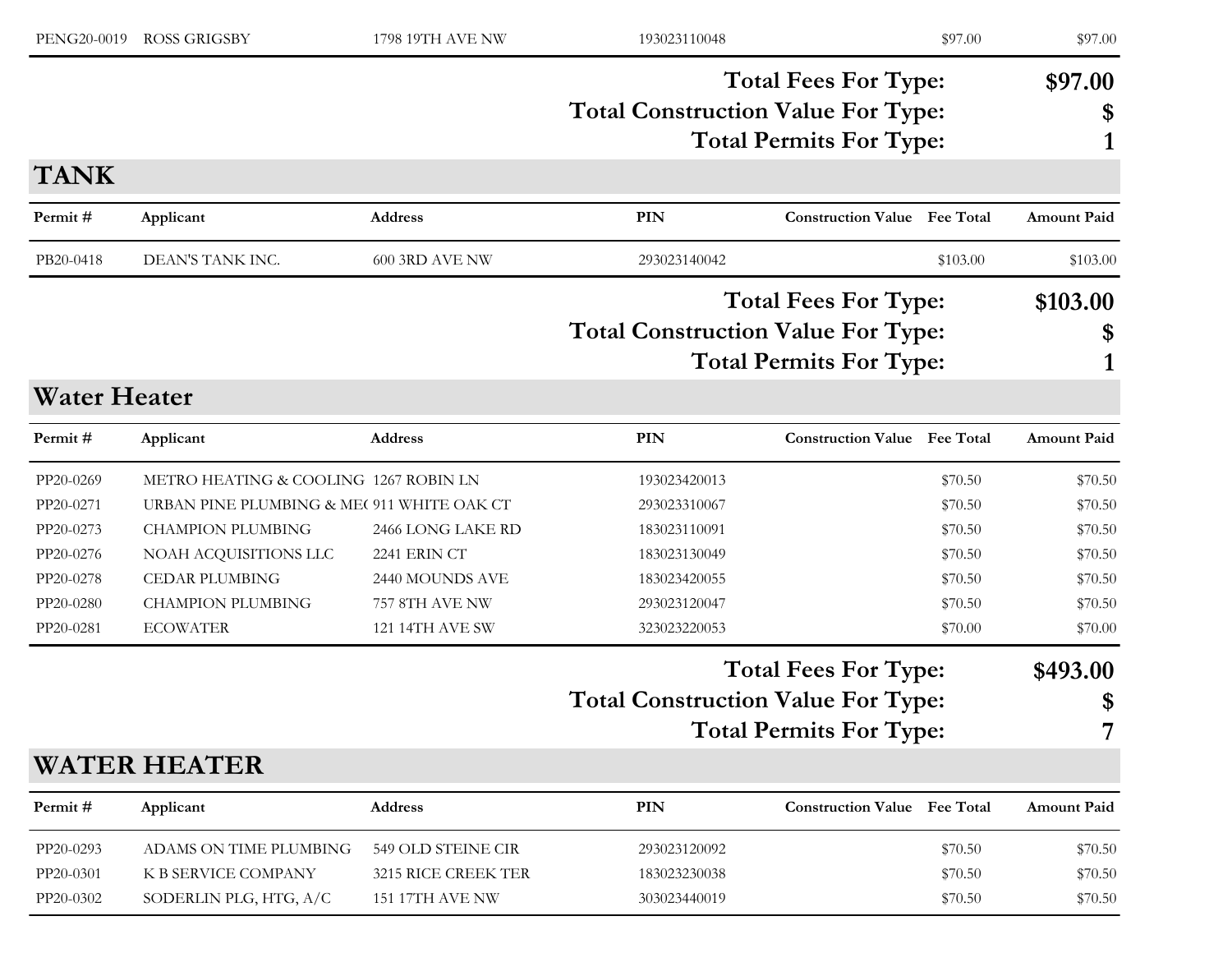#### **Total Construction Value For Type: \$ Total Fees For Type: \$211.50**

|           |                       |                                               |                                                                                                            | <b>Total Permits For Type:</b>      | 3                                    |
|-----------|-----------------------|-----------------------------------------------|------------------------------------------------------------------------------------------------------------|-------------------------------------|--------------------------------------|
|           | <b>Water Softener</b> |                                               |                                                                                                            |                                     |                                      |
| Permit #  | Applicant             | <b>Address</b>                                | <b>PIN</b>                                                                                                 | <b>Construction Value</b> Fee Total | <b>Amount Paid</b>                   |
| PP20-0268 |                       | MN PLUMBING & HOME SERVI 2031 MISSISSIPPI CIR | 183023420002                                                                                               | \$70.50                             | \$70.50                              |
|           |                       |                                               | <b>Total Fees For Type:</b><br><b>Total Construction Value For Type:</b><br><b>Total Permits For Type:</b> |                                     | \$70.50<br>$\boldsymbol{\mathsf{s}}$ |
|           |                       |                                               |                                                                                                            |                                     |                                      |

**WINDOWS/DOORS**

| Permit #  | Applicant                                 | <b>Address</b>          | PIN          | <b>Construction Value</b>   | <b>Fee Total</b> | <b>Amount Paid</b> |
|-----------|-------------------------------------------|-------------------------|--------------|-----------------------------|------------------|--------------------|
| PB20-0397 | MINNESOTA EXTERIORS INC                   | 909 OLD STEINE CIR      | 203023430058 |                             | \$438.76         | \$438.76           |
|           | Building Valuation Fee                    |                         |              | \$19,512.00                 |                  |                    |
| PB20-0409 | APEX ENERGY SOLUTIONS                     | <b>1825 15TH AVE NW</b> | 173023330012 |                             | \$179.69         | \$179.69           |
|           | Building Valuation Fee                    |                         |              | \$5,377.00                  |                  |                    |
| PB20-0414 | MINNESOTA EXTERIORS INC                   | 2882 12TH ST NW         | 193023310057 |                             | \$364.58         | \$364.58           |
|           | Building Valuation Fee                    |                         |              | \$15,156.00                 |                  |                    |
| PB20-0416 | MINNESOTA EXTERIORS INC                   | 2365 HAMILTON CT        | 183023430018 |                             | \$582.29         | \$582.29           |
|           | Building Valuation Fee                    |                         |              | \$29,580.00                 |                  |                    |
| PB20-0419 | <b>CUSTOM REMODELERS INC</b>              | 743 MCCALLUM DR         | 323023330061 |                             | \$124.40         | \$124.40           |
|           | Building Valuation Fee                    |                         |              | \$2,796.00                  |                  |                    |
| PB20-0421 | GREAT PLAINS WINDOWS ANE 1307 BRIGHTON SQ |                         | 193023420186 |                             | \$124.50         | \$124.50           |
|           | Building Valuation Fee                    |                         |              | \$3,000.00                  |                  |                    |
|           |                                           |                         |              | <b>Total Fees For Type:</b> |                  | \$1,814.22         |

- **Total Fees For Type: \$1,814.22**
- **Total Construction Value For Type: \$75,421.00**
	- **Total Permits For Type: 6**



Population: All Records